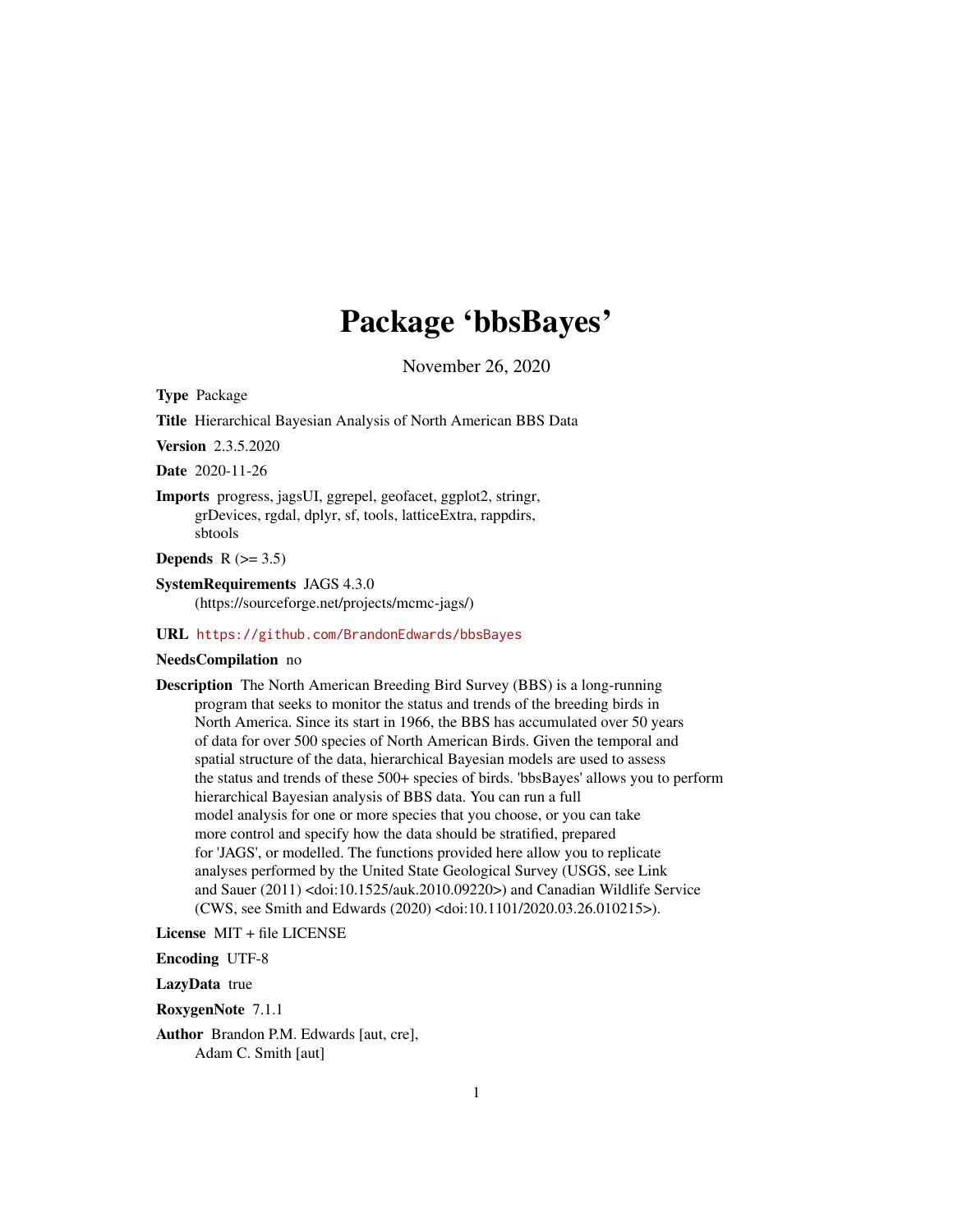<span id="page-1-0"></span>Maintainer Brandon P.M. Edwards <edwardsb@uoguelph.ca>

Repository CRAN

Date/Publication 2020-11-26 18:50:02 UTC

## R topics documented:

|  |  |  |  |  |  |  | 34 |
|--|--|--|--|--|--|--|----|

bird\_sample *Sample point count data per species (Pacific Wren only)*

#### Description

A sample dataset containing 10-stop counts of each bird species seen per route per year. NOTE: This only contains data for Pacific Wren, not the full data set. The full count set is obtained via the function fetch\_bbs\_data. The data is obtained from the United States Geological Survey and is subject to change as new data is added each year. See Details for citation.

#### Usage

bird\_sample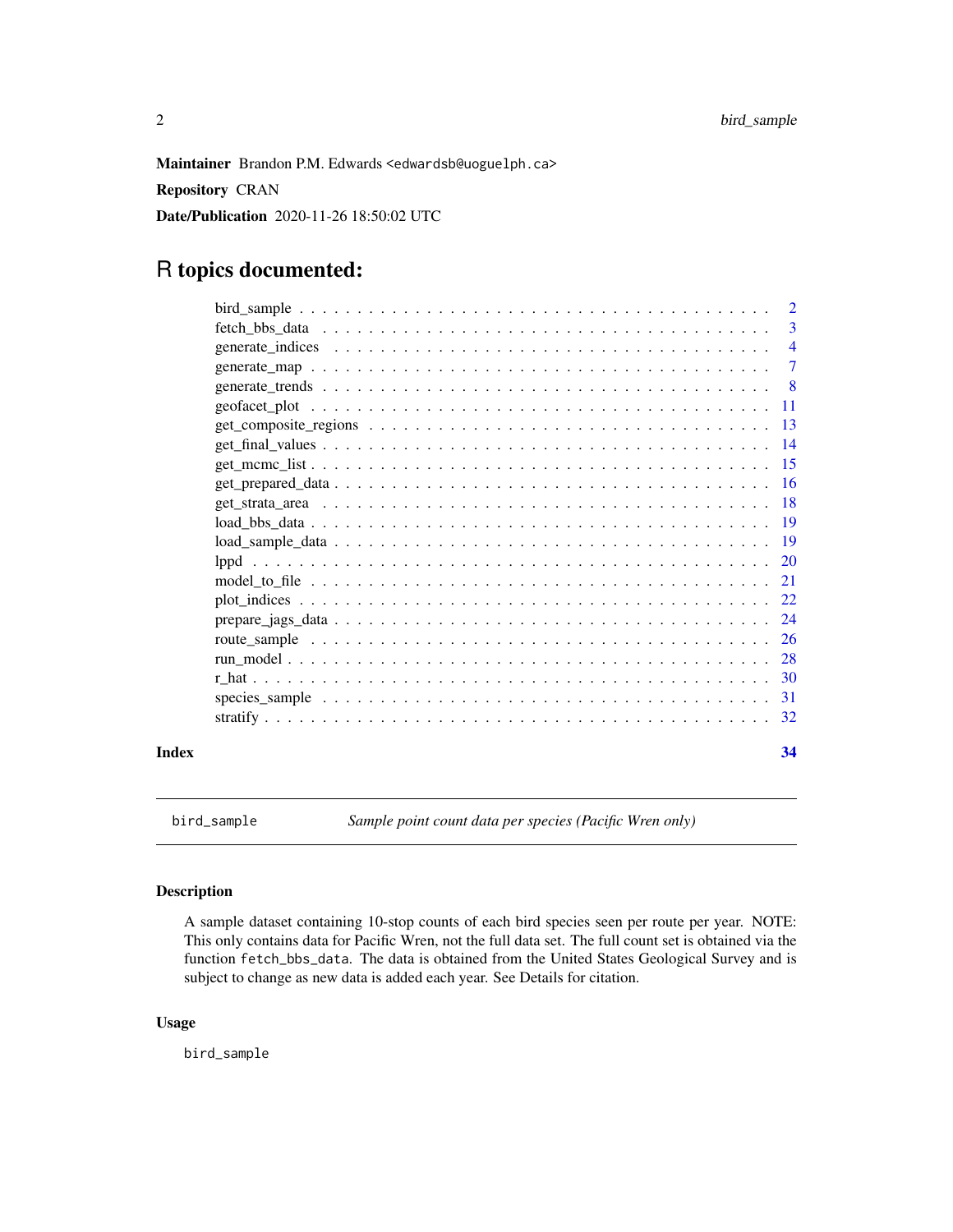#### <span id="page-2-0"></span>Format

A data frame with 20 rows and 15 variables:

statenum Numerical representation of state or province

Route Numerican representation of the route the species was observed

countrynum Numerical representation of the country

RouteDataID Unique code for each year a route was run

RPID Run Protocol ID

Year Year the species was observed on the route

AOU Numerical representation of the species, designated by American Ornithological Union

Count10 Counts for stops 1-10

Count20 Counts for stops 11-20

Count30 Counts for stops 21-30

Count40 Counts for stops 31-40

Count50 Counts for stops 41-50

StopTotal Count for all stops

SpeciesTotal Total count for the species on the route run

**BCR** Bird Conservation Region the route was run in

#### Details

Pardieck, K.L., D.J. Ziolkowski Jr., M. Lutmerding, V. Aponte and M-A.R. Hudson. 2019. North American Breeding Bird Survey Dataset 1966 - 2018, version 2018.0. U.S. Geological Survey, Patuxent Wildlife Research Center. https://doi.org/10.5066/P9HE8XYJ.

fetch\_bbs\_data *Fetch Breeding Bird Survey dataset*

#### Description

fetch\_bbs\_data uses File Transfer Protocol (FTP) to fetch Breeding Bird Survey data from the United States Geological Survey (USGS) FTP site. This is the raw data that is uploaded to the site before any analyses are performed. A package-specific directory is created on the user's computer (see documentation of rappdirs::appdir for details of where this directory lives), and the BBS data is saved to that directory for use by other functions. Before downloading any data, the user must thoroughly read through the terms and conditions of the user of the data and type the word "yes" to agree.

#### Usage

```
fetch_bbs_data(level = "state", quiet = FALSE, force = FALSE)
```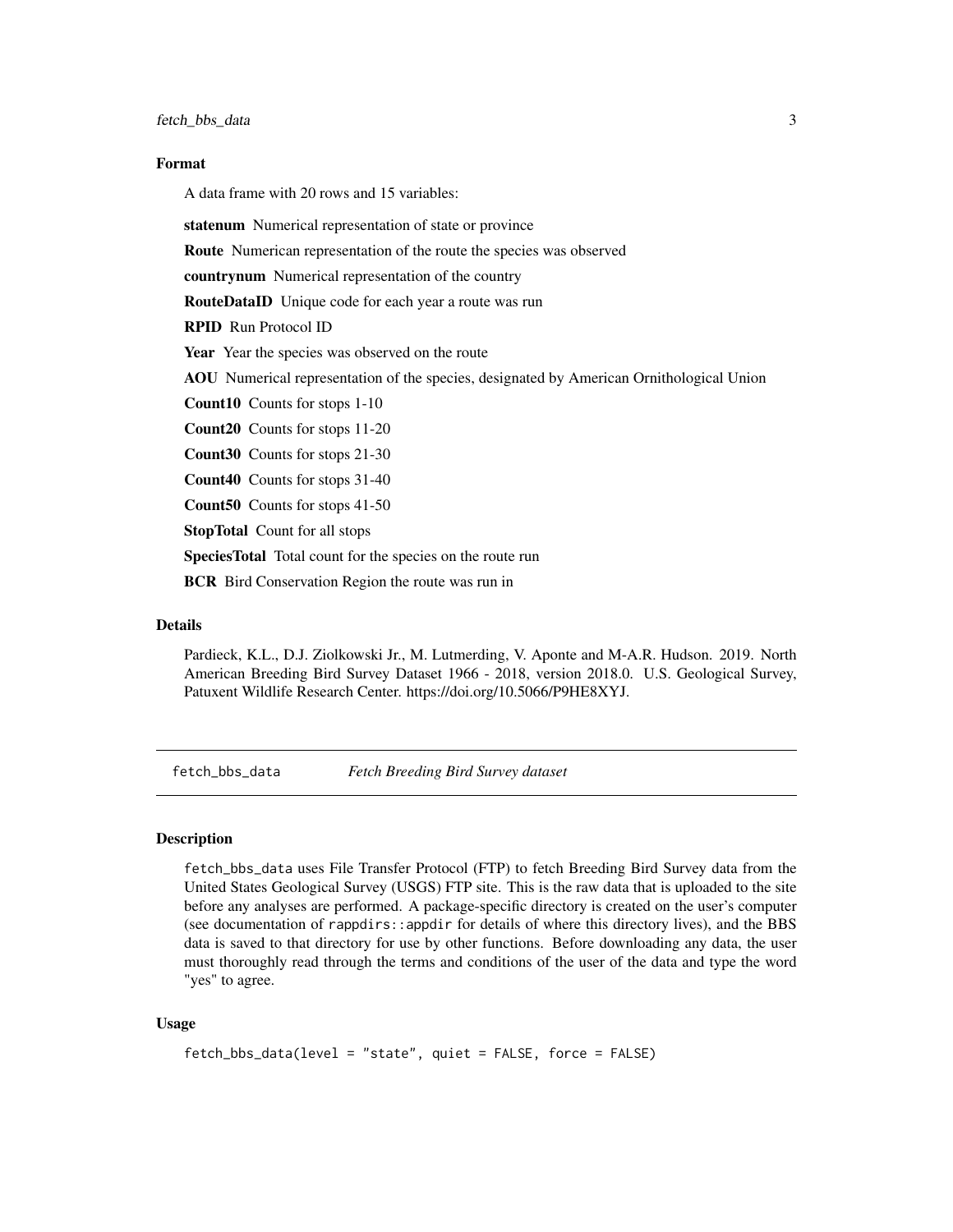#### <span id="page-3-0"></span>Arguments

| level | A string, either "state" or "stop", specifying which counts to fetch. Defaults                    |
|-------|---------------------------------------------------------------------------------------------------|
|       | to "state", which provides counts beginning in 1966, aggregated in five bins,                     |
|       | each of which contains cumulative counts from 10 of the 50 stops along a route.                   |
|       | Specifying "stop" provides stop-level data beginning in 1997, which includes                      |
|       | counts for each stop along routes individually. Note that stop-level data is not                  |
|       | currently supported by the modeling utilities in bbsBayes.                                        |
| quiet | Logical: should progress bars be suppressed? Defaults to FALSE                                    |
| force | Logical: if BBS data already exists on computer, should it be overwritten? De-<br>faults to FALSE |
|       |                                                                                                   |

#### Value

None

| generate_indices | Generate regional annual indices of abundance continent and strata    |
|------------------|-----------------------------------------------------------------------|
|                  | and optionally for countries, states/provinces, or BCRs from analyses |
|                  | run on the stratifications that support these composite regions       |

#### Description

generate\_indices creates a data frame of the strata-weighted regional indices by year. This data frame can then be used to generate a population trajectory of the species.

#### Usage

```
generate_indices(
  jags_mod = NULL,
  jags_data = NULL,
  quantiles = c(0.025, 0.05, 0.25, 0.75, 0.95, 0.975),
  regions = c("stratum", "continental"),
  \text{alternative}_n = "n",startyear = NULL,
  drop_exclude = FALSE,
 max_backcast = NULL,
 alt_region_names = NULL
)
```
#### Arguments

| jags_mod  | JAGS list generated by run_model                                                                                                |
|-----------|---------------------------------------------------------------------------------------------------------------------------------|
| jags_data | data object used in run_model                                                                                                   |
| quantiles | vector of quantiles to be sampled from the posterior distribution Defaults to<br>$c(0.025, 0.05, 0.25, 0.5, 0.75, 0.95, 0.975)$ |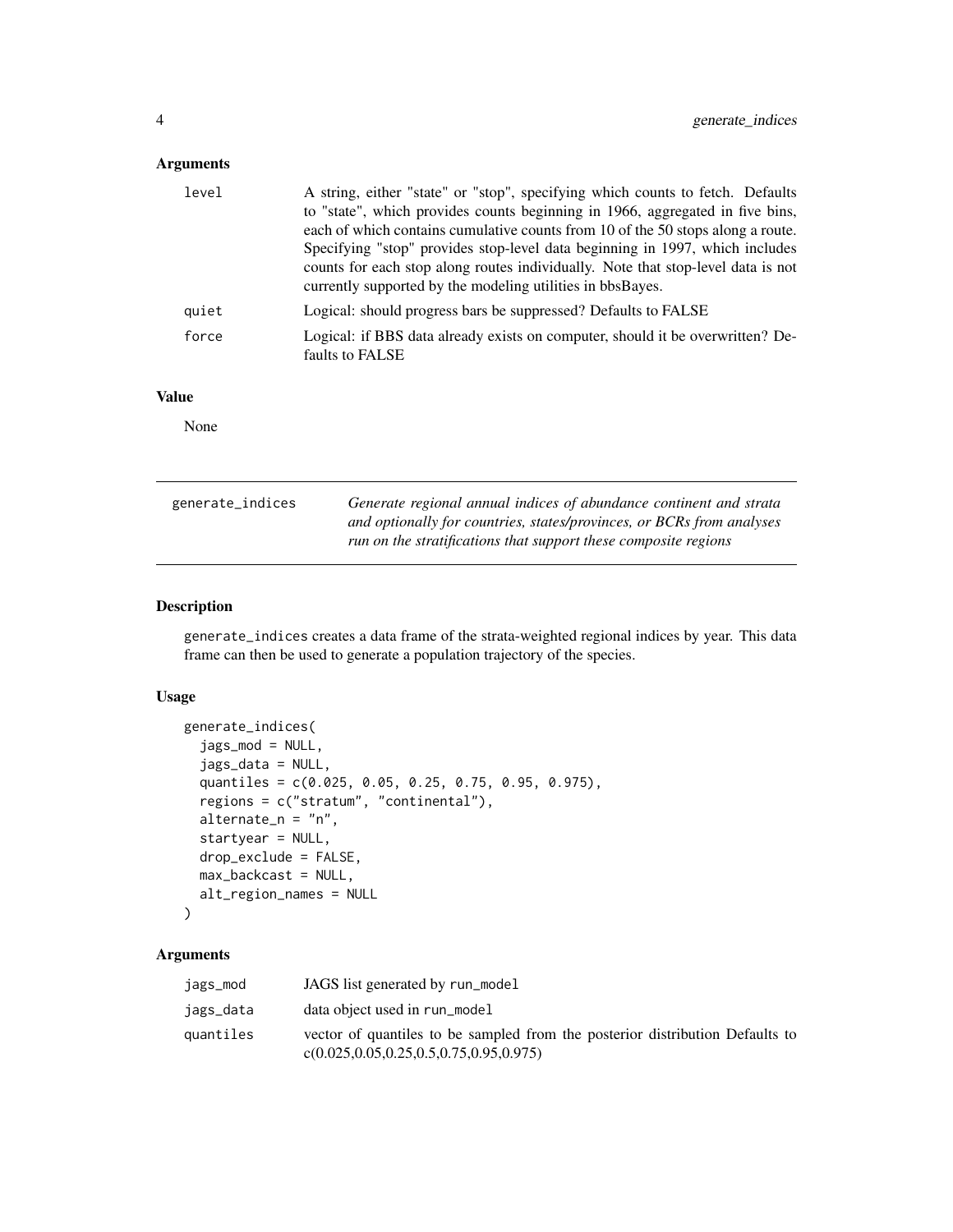| regions          | vector selcting regional compilation(s) to calculate. Default is "continental","stratum",<br>options also include "national", "prov_state", "bcr", and "bcr_by_country" for<br>the stratifications that include areas that align with those regions.                                                                                                                                                                                                                                                                                                                                                                                                       |
|------------------|------------------------------------------------------------------------------------------------------------------------------------------------------------------------------------------------------------------------------------------------------------------------------------------------------------------------------------------------------------------------------------------------------------------------------------------------------------------------------------------------------------------------------------------------------------------------------------------------------------------------------------------------------------|
| alternate_n      | text string indicating the name of the alternative annual index parameter in a<br>model, Default is "n"                                                                                                                                                                                                                                                                                                                                                                                                                                                                                                                                                    |
| startyear        | Optional first year for which to calculate the annual indices if a trajectory for<br>only the more recent portion of the time series is desired. This is probably<br>most relevant if max_backcast is set and so trajectories for different time-periods<br>could include a different subset of strata (i.e., strata removed)                                                                                                                                                                                                                                                                                                                              |
| drop_exclude     | logical indicating if the strata that exceed the max_backcast threshold should be<br>excluded from the calculations, Default is FALSE (regions are flagged and listed<br>but not dropped)                                                                                                                                                                                                                                                                                                                                                                                                                                                                  |
| max backcast     | an optional integer indicating the maximum number of years to backcast the<br>stratum-level estimates before the first year in which the species was observed<br>on any route in that stratum. 5 is used in the CWS national estimates. If the<br>observed data in a given stratum do not include at least one non-zero observation<br>of the species between the first year of the BBS and startyear+max_backcast, the<br>stratum is flagged within the relevant regional summary. Default value, NULL<br>ignores any backcasting limit (i.e., generates annual indices for the entire time<br>series, regardless of when the species was first observed) |
| alt_region_names |                                                                                                                                                                                                                                                                                                                                                                                                                                                                                                                                                                                                                                                            |
|                  | Optional dataframe indicating the strata to include in a custom spatial summary.<br>Generate the basic dataframe structure with the extract_strata_areas func-<br>tion, then modify with an additional column indicating the strata to include in a<br>custom spatial summary                                                                                                                                                                                                                                                                                                                                                                              |
| ıe               |                                                                                                                                                                                                                                                                                                                                                                                                                                                                                                                                                                                                                                                            |

# Valu

List of 6 objects

| data_summary    | dataframe with the following columns                                                                                                                                                                 |
|-----------------|------------------------------------------------------------------------------------------------------------------------------------------------------------------------------------------------------|
| Year            | Year of particular index                                                                                                                                                                             |
| Region          | Region name                                                                                                                                                                                          |
| Region_alt      | Long name for region                                                                                                                                                                                 |
| Region_type     | Type of region including continental, national, Province_State, BCR, bcr_by_country,<br>or stratum                                                                                                   |
| Strata_included |                                                                                                                                                                                                      |
|                 | Strata included in the annual index calculations                                                                                                                                                     |
| Strata_excluded |                                                                                                                                                                                                      |
|                 | Strata potentially excluded from the annual index calculations because they have<br>no observations of the species in the first part of the time series, see arguments<br>max_backcast and startyear |
| Index           | Strata-weighted count index                                                                                                                                                                          |
|                 | additional columns for each of the values in quantiles<br>quantiles of the posterior distribution                                                                                                    |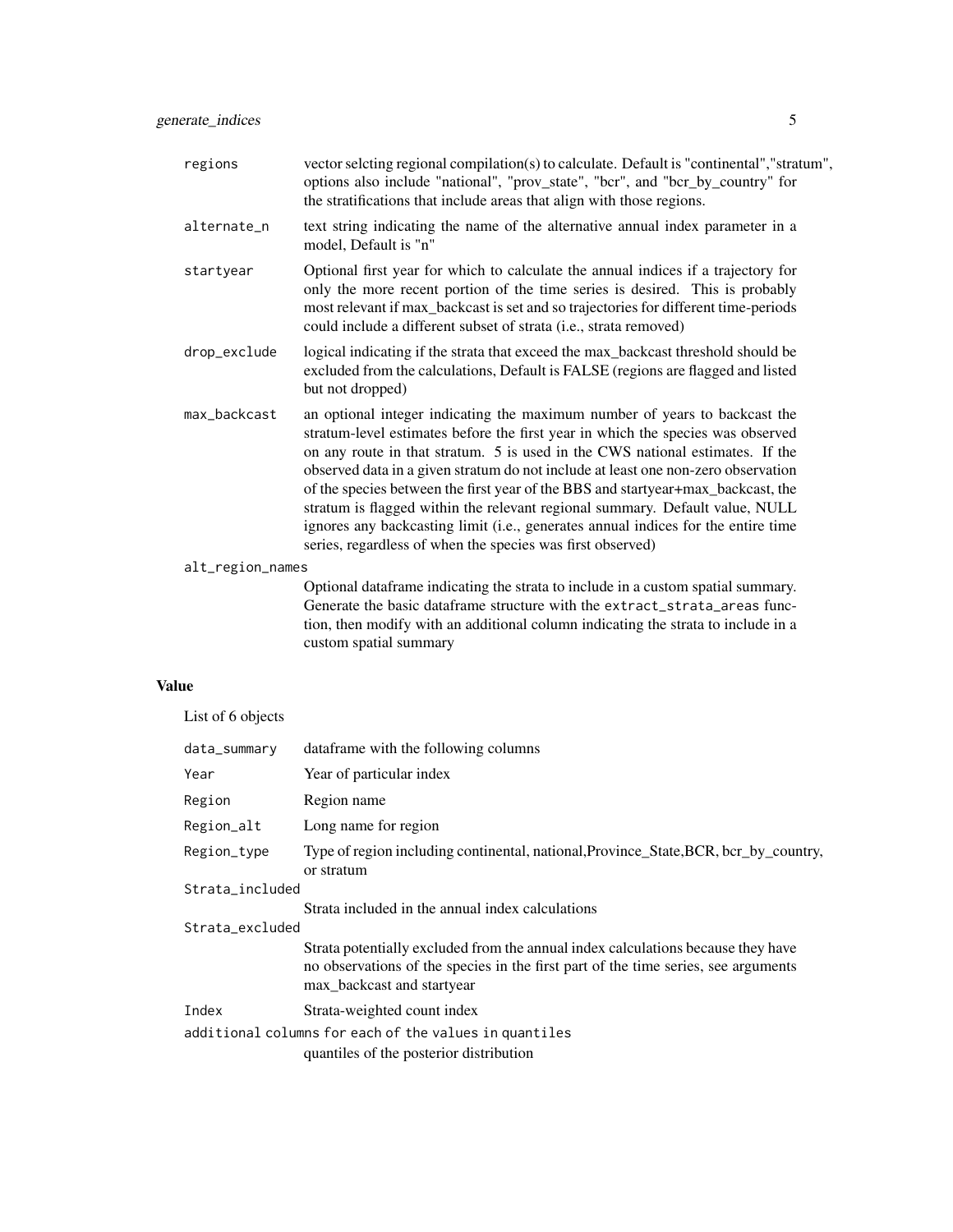| obs_mean      | Mean of the observed annual counts of birds across all routes and all years. An<br>alternative estimate of the average relative abundance of the species in the region<br>and year. Differences between this and the annual indices are a function of the<br>model. For composite regions (i.e., anything other than stratum-level estimates)<br>this average count is calculated as an area-weighted average across all strata<br>included |
|---------------|---------------------------------------------------------------------------------------------------------------------------------------------------------------------------------------------------------------------------------------------------------------------------------------------------------------------------------------------------------------------------------------------------------------------------------------------|
| nrts          | Number of BBS routes that contributed data for this species, region, and year                                                                                                                                                                                                                                                                                                                                                               |
| nnzero        | Number of BBS routes on which this species was observed (i.e., count is $> 0$ ) in<br>this region and year                                                                                                                                                                                                                                                                                                                                  |
| backcast_flag | approximate annual average proportion of the covered species range that is free<br>of extrapolated population trajectories. e.g., $1.0 =$ data cover full time-series,<br>$0.75$ = data cover 75 percent of time-series. Only calculated if max_backcast !=<br><b>NULL</b>                                                                                                                                                                  |
| samples       | array of all samples from the posterior distribution                                                                                                                                                                                                                                                                                                                                                                                        |
| area-weights  | data frame of the strata names and area weights used to calculate the continental<br>estimates                                                                                                                                                                                                                                                                                                                                              |
| y_min         | first year used in the summary, scale 1:length of time-series                                                                                                                                                                                                                                                                                                                                                                               |
| y_max         | last year used in the summary, scale 1:length of time-series                                                                                                                                                                                                                                                                                                                                                                                |
| startyear     | first year used in the summary, scale 1966:2018                                                                                                                                                                                                                                                                                                                                                                                             |

```
# Toy example with Pacific Wren sample data
# First, stratify the sample data
strat_data <- stratify(by = "bbs_cws", sample_data = TRUE)
# Prepare the stratified data for use in a JAGS model.
jags_data <- prepare_jags_data(strat_data = strat_data,
                               species_to_run = "Pacific Wren",
                               model = "firstdiff",
                               min_year = 2009,
                               max\_year = 2018)
# Now run a JAGS model.
jags_mod <- run_model(jags_data = jags_data,
                      n\_adapt = 0,
                      n_burnin = 0,
                      n<sub>l</sub>iter = 10,
                      n_{th}in = 1)
# Generate the continental and stratum indices
indices <- generate_indices(jags_mod = jags_mod,
                            jags_data = jags_data)
# Generate only national indices
indices_nat <- generate_indices(jags_mod = jags_mod,
                                jags_data = jags_data,
```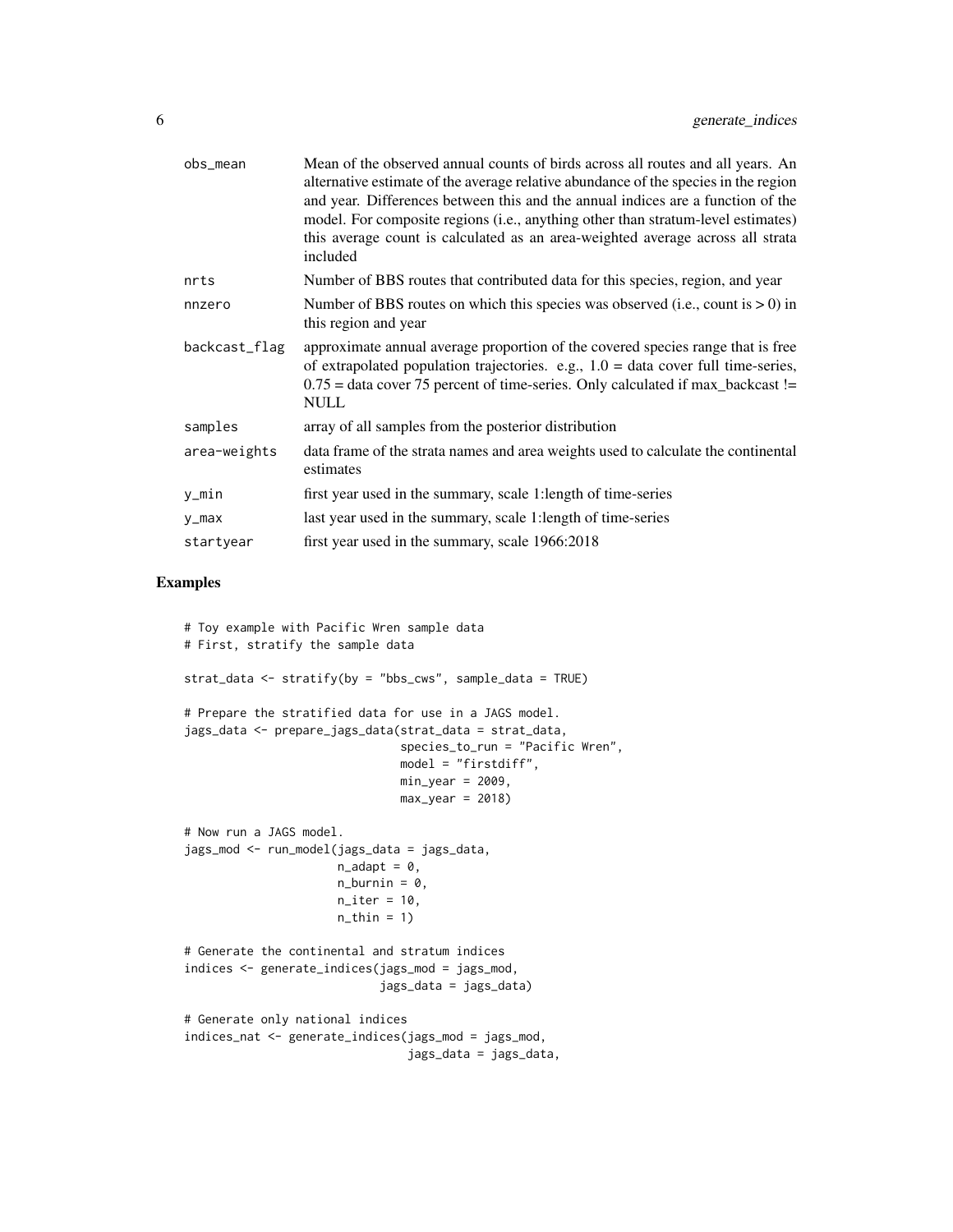<span id="page-6-0"></span>generate\_map *Generate a map of trends by strata.*

#### Description

generate\_map allows you to generate a colour-coded map of species trends for each strata. Given trends generated by generate\_strata\_trends, this function will shade in each stratum based on the percent change in that stratum.

#### Usage

```
generate_map(
  trend = NULL,
  select = FALSE,
  stratify_by = NULL,
  slope = FALSE,
  species = "")
```
#### Arguments

| trend       | Dataframe of strata trends produced by generate_strata_trends or generate_regional_trends(<br>$=$ "stratum")                                                                                            |
|-------------|---------------------------------------------------------------------------------------------------------------------------------------------------------------------------------------------------------|
| select      | logical flag to indicate if the stratum data need to be selected out of an trends ob-<br>ject that includes continental, national, or other region-types. Default is FALSE                              |
| stratify_by | How were the data stratified?                                                                                                                                                                           |
| slope       | Logical, if TRUE, maps values of the alternative trend metric if slope = TRUE<br>was used in generate_strata_trends, the slope of a log-linear regression<br>through the annual indices. Default FALSE. |
| species     | Text, optional species name to add plot title. if left blank "" no title is added                                                                                                                       |

#### Value

spplot object

```
# Toy example with Pacific Wren sample data
# First, stratify the sample data
strat_data <- stratify(by = "bbs_cws", sample_data = TRUE)
# Prepare the stratified data for use in a JAGS model.
jags_data <- prepare_jags_data(strat_data = strat_data,
                               species_to_run = "Pacific Wren",
```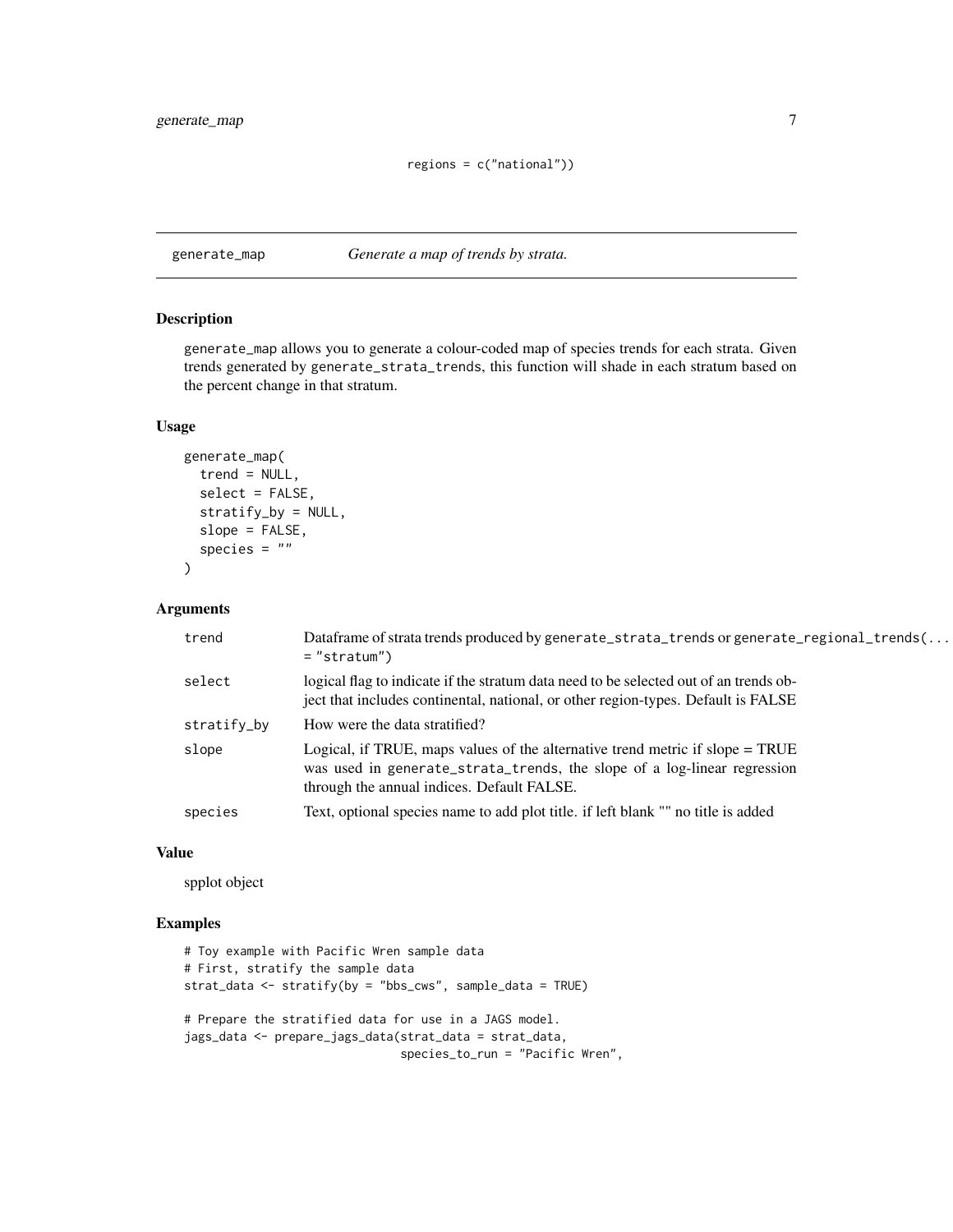```
model = "firstdiff",
                               min_year = 2009,
                               max\_year = 2018)
# Now run a JAGS model.
jags_mod <- run_model(jags_data = jags_data,
                      n\_adapt = 0,n_burnin = 0,
                      n<sub>l</sub>iter = 10,
                      n_{th}in = 1)
# Generate the continental and stratum indices
indices <- generate_indices(jags_mod = jags_mod,
                             jags_data = jags_data)
# Now, generate the trends
trends <- generate_trends(indices = indices)
# Generate the map. Set select = TRUE because we are passing a
# dataframe of trends of more than just the stratum regions
map <- generate_map(trend = trends,
                    stratify_by = "bbs_cws",
                    select = TRUE,
                    species = "Pacific Wren")
```

| generate_trends | Generate regional trends continent and strata and optionally for coun-<br>tries, states/provinces, or BCRs from analyses run on the stratifica- |
|-----------------|-------------------------------------------------------------------------------------------------------------------------------------------------|
|                 | tions that support these composite regions                                                                                                      |

generate\_trends calculates the geometric mean annual changes in population size for composite regions.

#### Usage

```
generate_trends(
  indices = NULL,
  Min_year = NULL,
  Max\_year = NULL,
  quantiles = c(0.025, 0.05, 0.25, 0.75, 0.95, 0.975),
  slope = FALSE,
  prob_decrease = NULL,
  prob_increase = NULL
)
```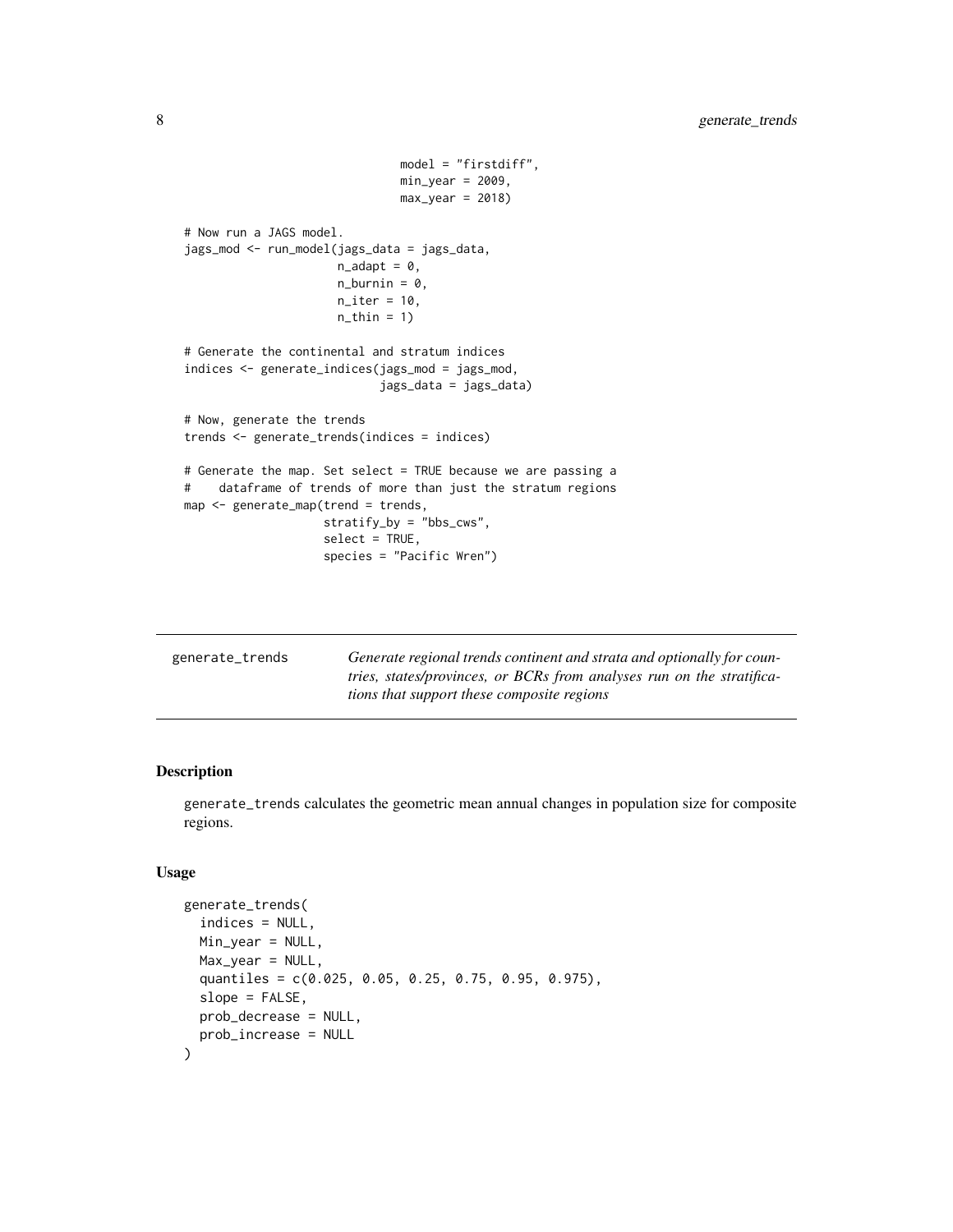#### generate\_trends 9

### Arguments

| indices       | regional indices generated by generate_indices                                                                                                                                                                                                                                                                                                                                                                                                           |
|---------------|----------------------------------------------------------------------------------------------------------------------------------------------------------------------------------------------------------------------------------------------------------------------------------------------------------------------------------------------------------------------------------------------------------------------------------------------------------|
| Min_year      | Minimum year to calculate trends from (e.g., 1970). Default is NULL, in which<br>case the trend is calculated from the first year of the time-series of the supplied<br>annual_indices file                                                                                                                                                                                                                                                              |
| Max_year      | Maximum year to calculate trends to (e.g., 2018). Default is NULL, in which<br>case the trend is calculated up to the last year of the time-series of the supplied<br>annual_indices file                                                                                                                                                                                                                                                                |
| quantiles     | vector of quantiles to be sampled from the posterior distribution Defaults to<br>$c(0.025, 0.05, 0.25, 0.5, 0.75, 0.95, 0.975)$                                                                                                                                                                                                                                                                                                                          |
| slope         | Logical, if TRUE, calculates an alternative trend metric, the slope of a log-linear<br>regression through the annual indices. Default FALSE                                                                                                                                                                                                                                                                                                              |
| prob_decrease | Optional vector of percent-change values to calculate the posterior probabilities<br>that the population has decreased by at least this much (e.g., prob_decrease $=$<br>$c(50)$ would result in a calculation of the probability that the population has<br>decreased by more than 50 percent over the period of the trend, i.e., less than<br>half the population remains. Default is NULL, in which case no probability of<br>decrease is calculated. |
| prob_increase | Optional vector of percent-change values to calculate the posterior probabilities<br>that the population has increased by at least this much (e.g., prob_increase $=$<br>$c(100)$ would result in a calculation of the probability that the population has<br>incrased by more than 100 percent, i.e., doubled, over the period of the trend.<br>Default is NULL, in which case no probability of increase is calculated.                                |

#### Value

Dataframe with one row for each region included in indices object, and columns including:

| Start_year        | first year of the trend                                                                                                                                                                                 |
|-------------------|---------------------------------------------------------------------------------------------------------------------------------------------------------------------------------------------------------|
| End_year          | last year of the trend                                                                                                                                                                                  |
| Region            | short name of the region                                                                                                                                                                                |
| Region_alt        | Long name for region                                                                                                                                                                                    |
| Region_type       | Type of region including continental, national, Province_State, BCR, bcr_by_national,<br>or stratum                                                                                                     |
| Strata_included   |                                                                                                                                                                                                         |
|                   | Strata included in the trend and annual index calculations                                                                                                                                              |
| Strata_excluded   |                                                                                                                                                                                                         |
|                   | Strata potentially excluded from the trend and annual index calculations because<br>they have no observations of the species in the first part of the time series                                       |
| Trend             | Estimated mean annual percent change over the trend time-period (i.e., Start_year<br>- End_year), according to an endpoint comparison of annual index in Start_year<br>and the annual index in End_year |
| Trend_Q_quantiles |                                                                                                                                                                                                         |
|                   | quantiles of the posterior distribution of Trend estimates, matching levels in-<br>cluded in the quantiles argument                                                                                     |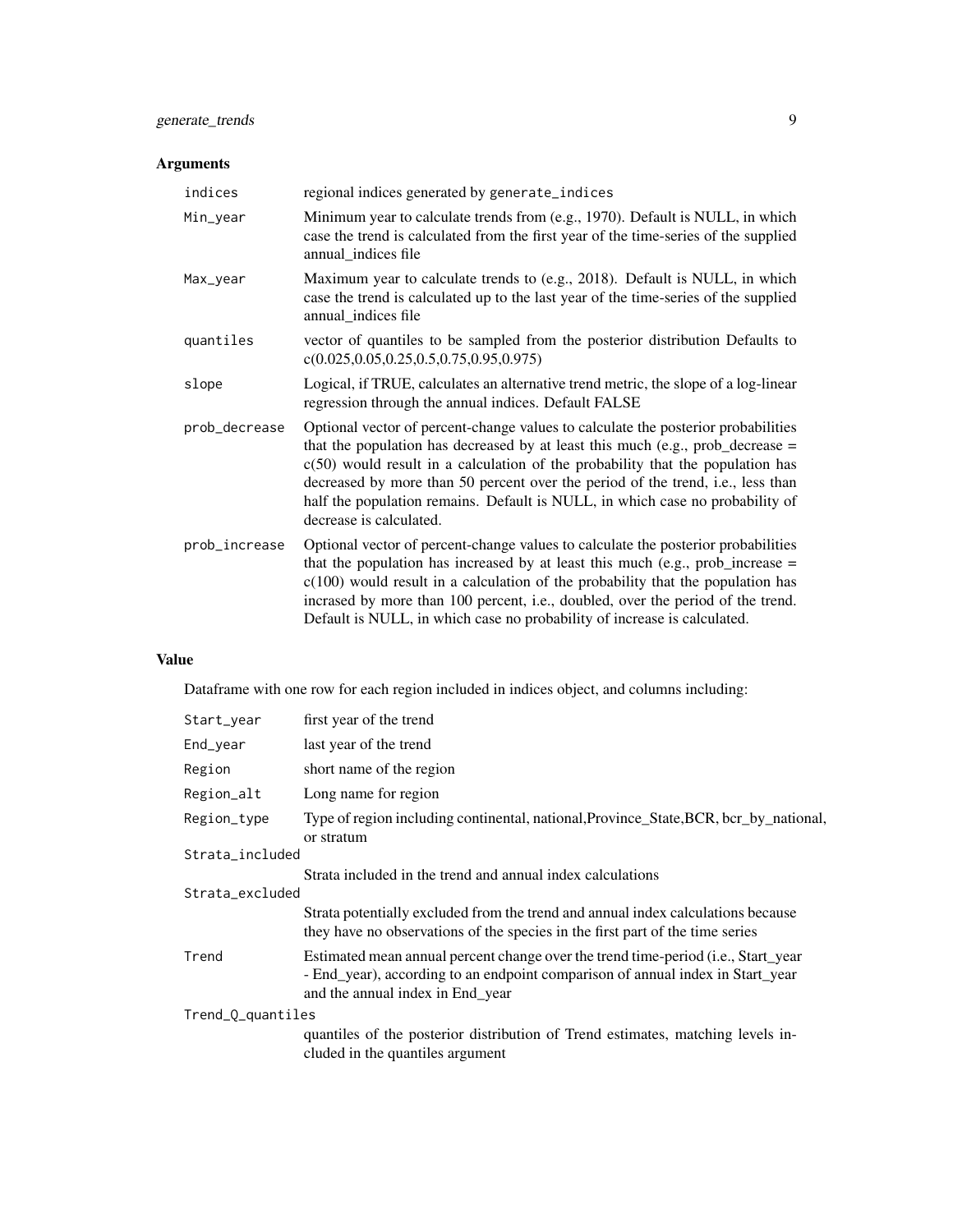Percent\_Change\_Q\_quantiles

quantiles of the posterior distribution of Percent Change estimates, matching levels included in the quantiles argument

Slope\_Trend Estimated mean annual percent change over the trend time-period, according to the slope of a linear regression through the log-transformed annual indices

Slope\_Trend\_Q\_quantiles

quantiles of the posterior distribution of Percent Change estimates, matching levels included in the quantiles argument

prob\_decrease\_X\_percent

proportion of the posterior distribution of Percent\_Change that is below the percentage values supplied in prob\_decrease

#### prob\_increase\_X\_percent

proportion of the posterior distribution of Percent\_Change that is above the percentage values supplied in prob\_increase

#### Relative\_Abundance

Mean of the annual index values across all years. An estimate of the average relative abundance of the species in the region. Can be interepreted as the predicted average count of the species in an average year on an average route by an average observer, for the years, routes, and observers in the existing data

#### Observed\_Relative\_Abundance

Mean of the observed annual counts of birds across all routes and all years. An alternative estimate of the average relative abundance of the species in the region. For composite regions (i.e., anything other than stratum-level estimates) this average count is calculated as an area-weighted average across all strata included

#### Number\_of\_Strata

The number of strata included in the region

Width\_of\_X\_percent\_Credible\_Interval

Width (in percent/year) of the credible interval on the Trend calculation. Calculated for the widest credible interval requested in quantiles argument. Default is 95 percent CI (i.e., Trend\_Q0.975 - Trend\_Q0.025)

#### Width\_of\_X\_percent\_Credible\_Interval\_Slope

Width (in percent/year) of the credible interval on the Trend calculation for the slope-based trend. Calculated for the widest credible interval requested in quantiles argument. Default is 95 percent CI (i.e., Slope\_Trend\_Q0.975 - Slope\_Trend\_Q0.025)

#### Number\_of\_Routes

The number of unique BBS routes included in the trend calculation for this region and species

#### Mean\_Number\_of\_Routes

The average number of BBS routes across years contributing data for this region and species

#### backcast\_flag approximate proportion of the included species range\*years that are free of extrapolated population trajectories e.g.,  $1.0 =$  data cover full time-series,  $0.75 =$ data cover 75 percent of time-series. Only calculated if max\_backcast != NULL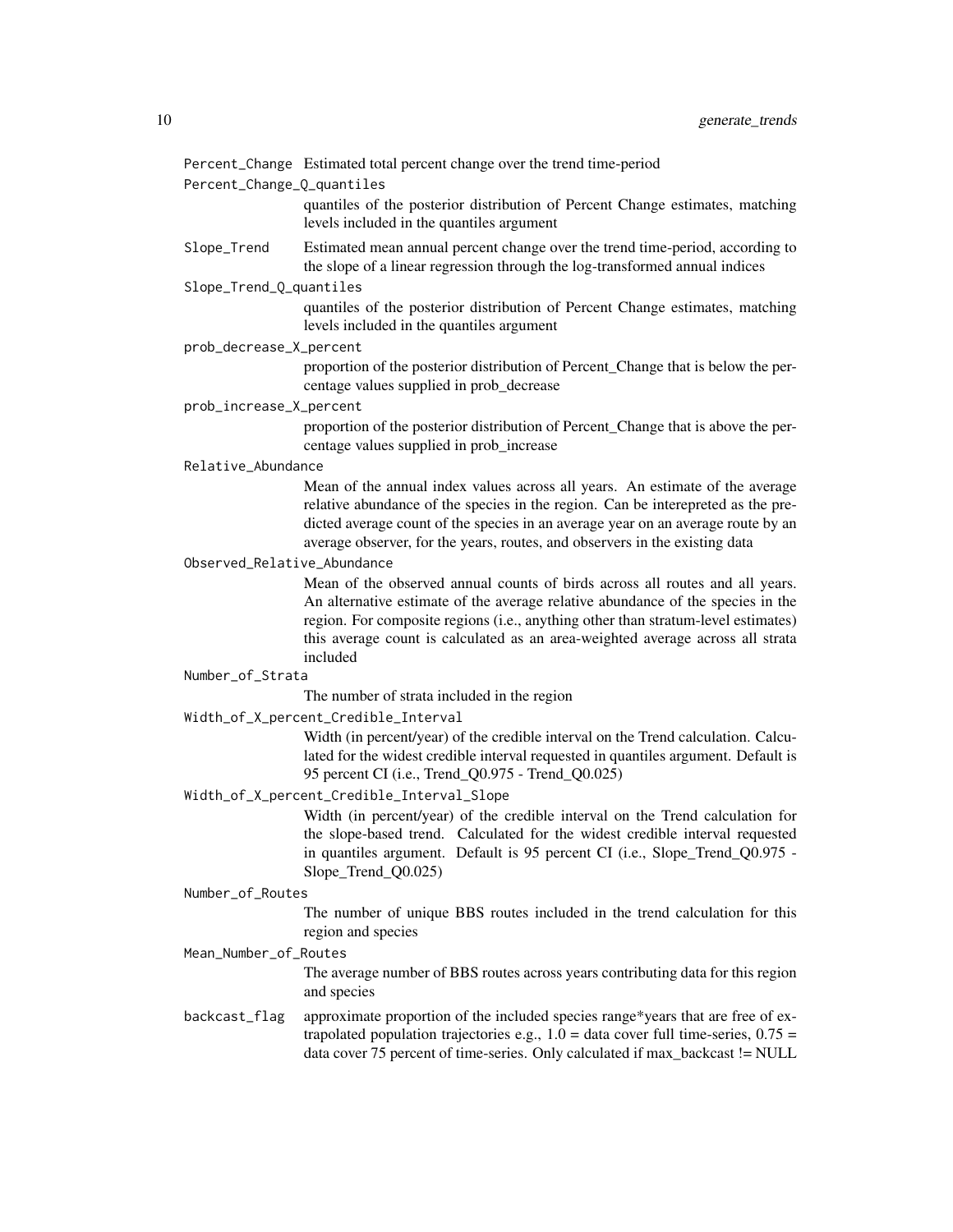#### <span id="page-10-0"></span>geofacet\_plot 11

#### Examples

```
# Toy example with Pacific Wren sample data
# First, stratify the sample data
strat_data <- stratify(by = "bbs_cws", sample_data = TRUE)
# Prepare the stratified data for use in a JAGS model.
jags_data <- prepare_jags_data(strat_data = strat_data,
                                species_to_run = "Pacific Wren",
                                model = "firstdiff",
                                min_year = 2009,
                                max\_year = 2018# Now run a JAGS model.
jags_mod <- run_model(jags_data = jags_data,
                      n\_adapt = 0,
                      n_burnin = 0,
                      n<sub>-</sub>iter = 10.
                      n_{th}in = 1)
# Generate the continental and stratum indices
indices <- generate_indices(jags_mod = jags_mod,
                             jags_data = jags_data)
# Now, generate the trends
trends <- generate_trends(indices = indices)
```
geofacet\_plot *Generate a geofacet plot of population trajectories by province/state*

#### Description

geofacet\_plot allows you to generate a faceted plot of population trajectories for each strata by province/state. Given a model stratified by "state", "bbs\_cws", or "bbs\_usgs" and indices generated by generate\_strata\_indices or generate\_regional\_indices, this function will generate a faceted plot showing the population trajectories. All geofacet plots have one facet per state/province, so if strata-level indices from the "bbs\_cws" or "bbs\_usgs" are given, the function plots multiple trajectories (one for each of the relevant strata) within each facet.

#### Usage

```
geofacet_plot(
  indices_list = NULL,
  select = FALSE,
  stratify_by = NULL,
  ci\_width = 0.95,multiple = FALSE,
```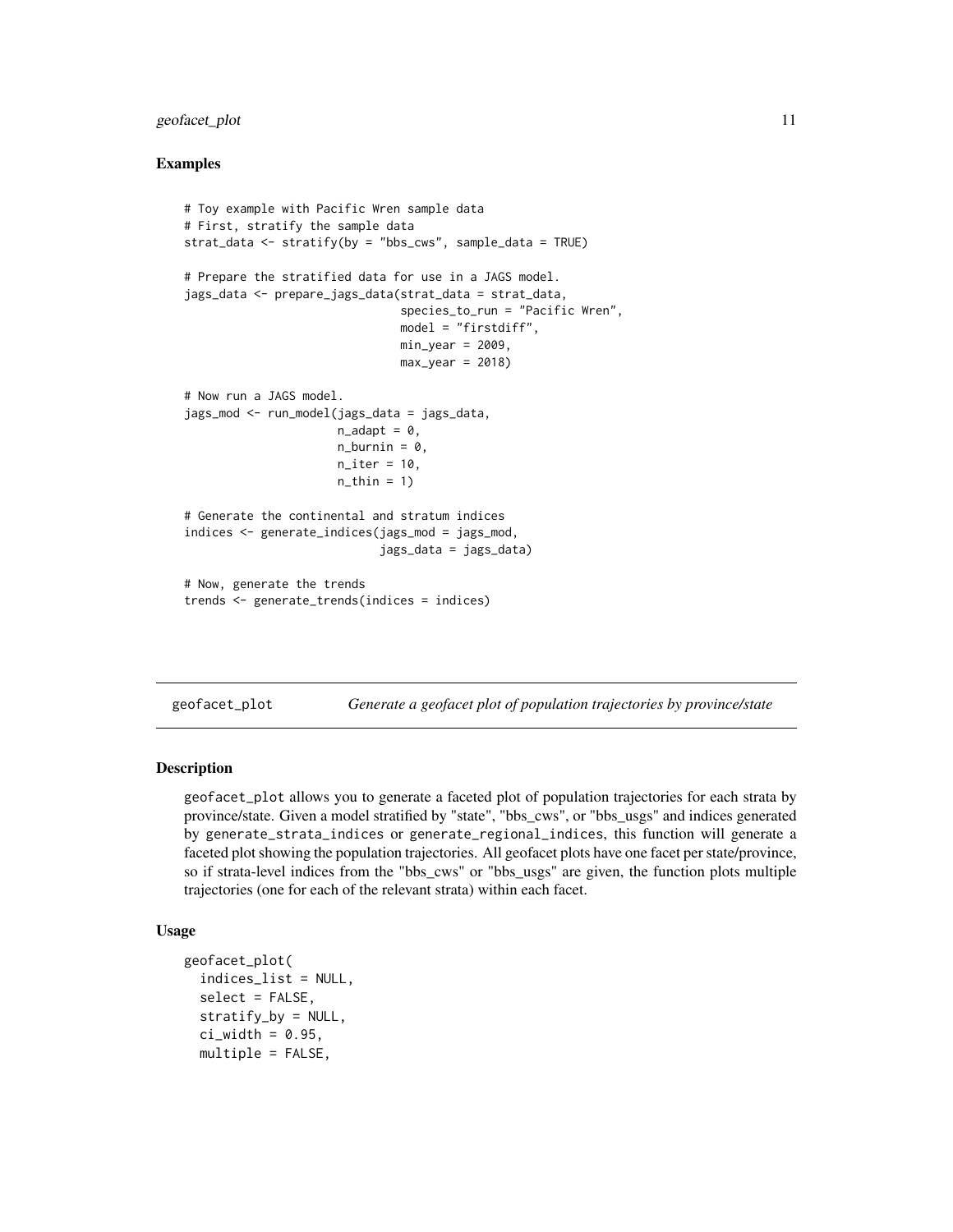```
trends = NULL,
 slope = FALSE,
 add_observed_means = FALSE,
 species = "")
```
#### Arguments

| indices_list       | Dataframe of strata or state/province indices produced by generate_strata_indices<br>or generate_regional_indices                                                                                                              |
|--------------------|--------------------------------------------------------------------------------------------------------------------------------------------------------------------------------------------------------------------------------|
| select             | logical flag to indicate if the strata level data need to be selected out of an in-<br>dices_list object that includes stratum, national, or other region-types. Default<br>is FALSE                                           |
| stratify_by        | How were the data stratified?                                                                                                                                                                                                  |
| ci_width           | quantile to define the width of the plotted credible interval. Defaults to 0.95,<br>lower = $0.025$ and upper = $0.975$                                                                                                        |
| multiple           | Logical, if TRUE, multiple strata-level trajectories are plotted within each prov/state<br>facet                                                                                                                               |
| trends             | Optional dataframe of matching strata or state/province trends produced by generate_strata_trends<br>or generate_regional_trends. If included trajectories are coloured based on<br>the same colour scale used in generate_map |
| slope              | Optional Logical, if dataframe of trends is included, colours in the plot are based<br>on slope trends, Default = FALSE                                                                                                        |
| add_observed_means |                                                                                                                                                                                                                                |
|                    | Should the facet plots include points indicating the observed mean counts. De-<br>faults to FALSE. Note: scale of observed means and annual indices may not<br>match due to imbalanced sampling among strata                   |
| species            | Species name to be added onto the plot                                                                                                                                                                                         |
|                    |                                                                                                                                                                                                                                |

#### Value

ggplot object

```
# Toy example with Pacific Wren sample data
# First, stratify the sample data
strat_data <- stratify(by = "bbs_cws", sample_data = TRUE)
# Prepare the stratified data for use in a JAGS model.
jags_data <- prepare_jags_data(strat_data = strat_data,
                               species_to_run = "Pacific Wren",
                               model = "firstdiff",
                               min\_year = 2009,max\_year = 2018
```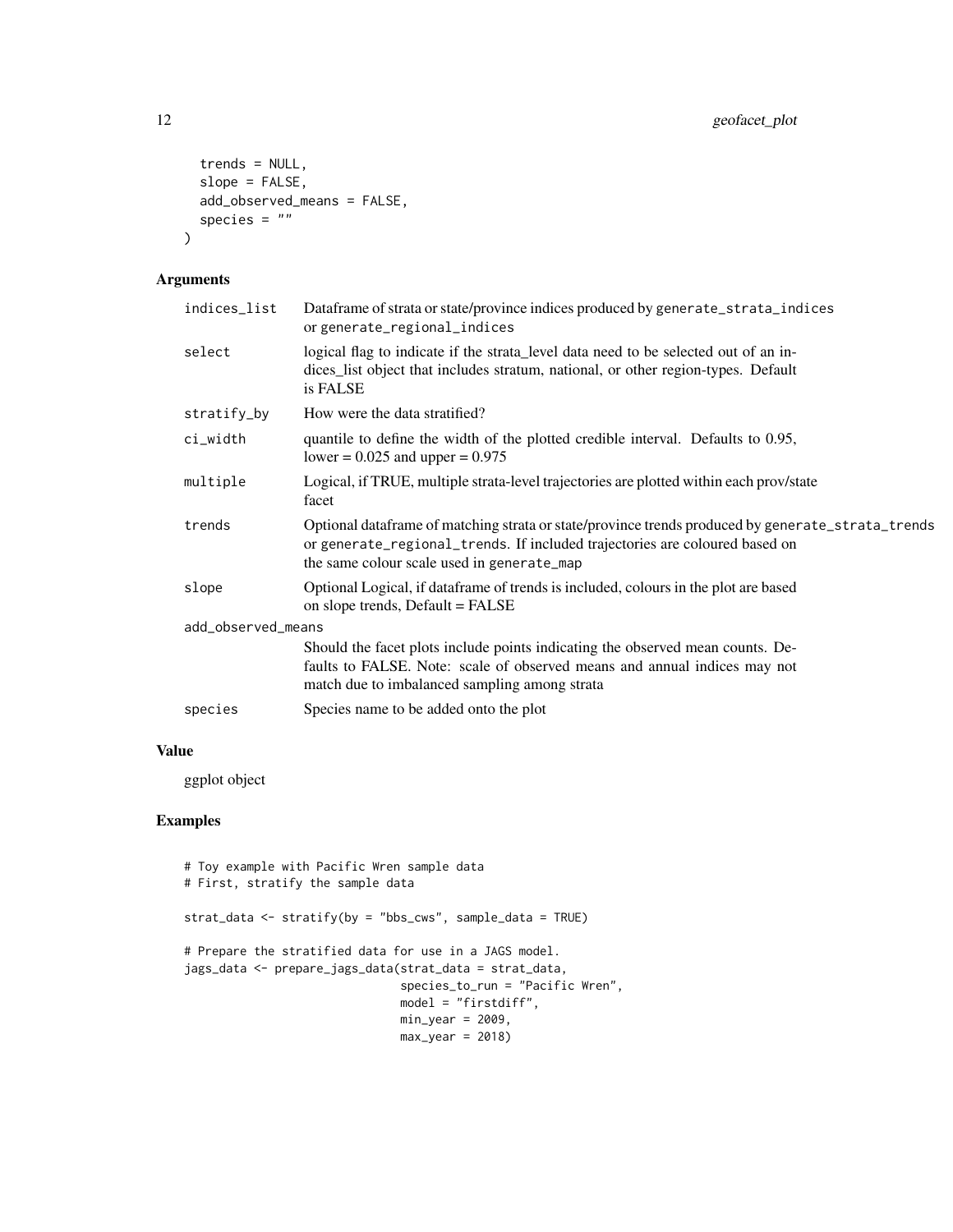```
# Now run a JAGS model.
jags_mod <- run_model(jags_data = jags_data,
                      n\_adapt = 0,
                      n_burnin = 0,
                      n<sub>_iter</sub> = 10,
                      n_{th}in = 1)
# Generate the stratum indices
indices <- generate_indices(jags_mod = jags_mod,
                            jags_data = jags_data,
                            regions = c("stratum"))
# Now make the geofacet plot.
gp <- geofacet_plot(indices_list = indices,
                    stratify_by = "bbs_cws"
                    species = "Pacific Wren",
                    multiple = TRUE)
# There is an unfortunate conflict between geofacet function in the geofacet package
# and the S3 +.gg method in other ggplot-extension-packages like ggmcmc
# The geofacet_plot function may fail with the following error message:
# Error: Don't know how to add e2 to a plot
# If this happens, you can fix the problem by following these steps
# 1 - save your model output
# 2 - restart your R-session
# 3 - reload the bbsBayes package (do not re-load the other conflicting package, e.g., ggmcmc)
```
get\_composite\_regions *Get the area of each strata*

#### Description

get\_composite\_regions allows you to obtain the dataframe defining the original composite regions for a given stratification type.

#### Usage

```
get_composite_regions(strata_type = NULL)
```
#### Arguments

strata\_type Stratification type to return the areas of

#### Value

Data frame with at least the following variables:

| region     | Name of the stratum/region                      |
|------------|-------------------------------------------------|
| area_sq_km | Area of the stratum/region in square kilometres |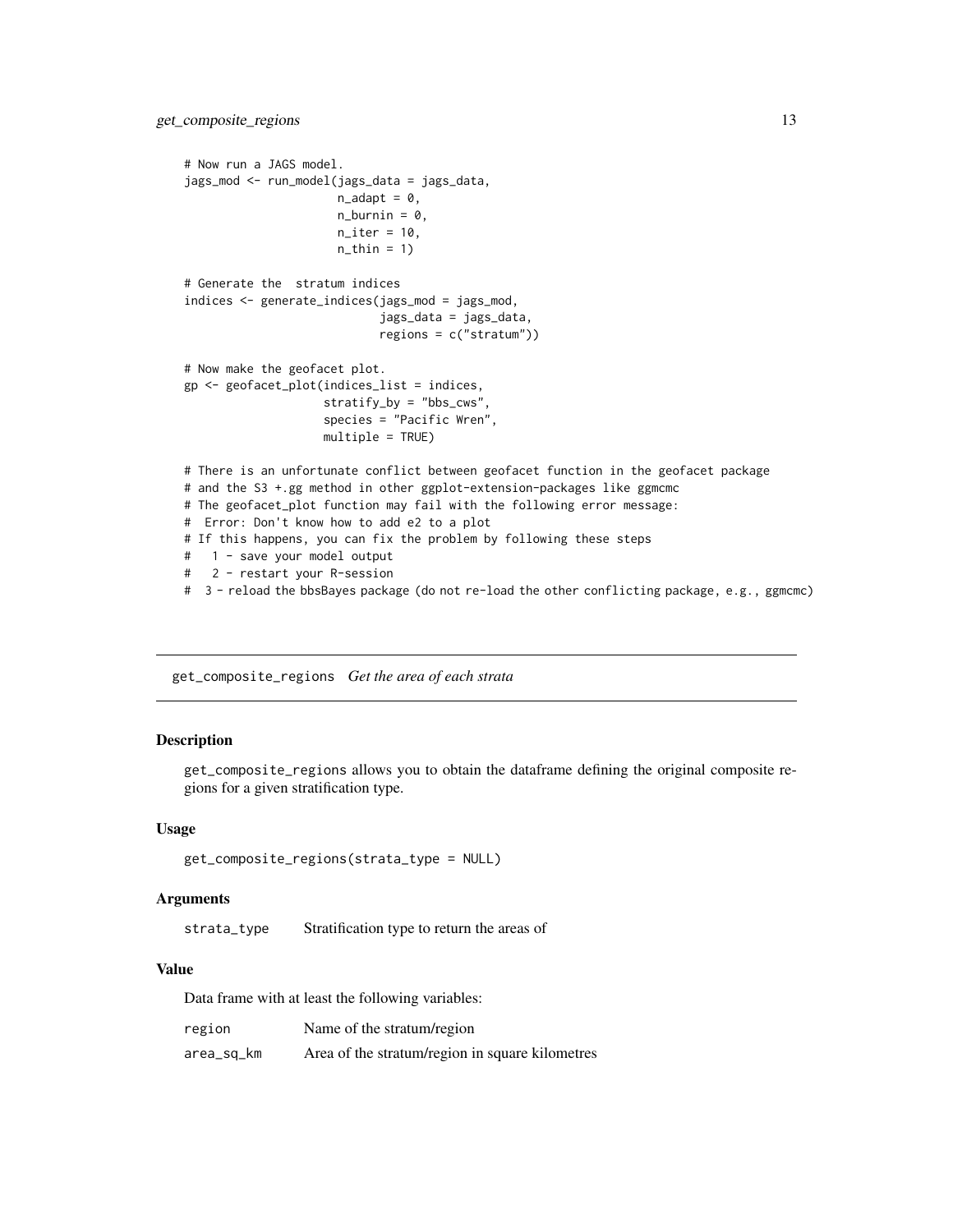#### <span id="page-13-0"></span>Examples

```
# Obtain the potential composite regions for each of the 5 stratification types
# Most useful if the user wishes to create an set of custom composite regions
#
# USGS BBS
st_comp_regions <- get_composite_regions(strata_type = "bbs_usgs")
# create new column "Great_Plains"
gpall <- rep("Outside",nrow(st_comp_regions))
gp <- which(st_comp_regions$bcr %in% c(11,17,18,19))
gpall[gp] <- "Inside"
st_comp_regions$Great_Plains <- gpall
# st_comp_regions can now be used as the dataframe input to the argument alt_region_names
# in generate_regional_indices,
# with "Great_Plains" as the value for the argument region
# CWS BBS
st_comp_regions <- get_composite_regions(strata_type = "bbs_cws")
# BCR
st_comp_regions <- get_composite_regions(strata_type = "bcr")
# State/Province/Territory
st_comp_regions <- get_composite_regions(strata_type = "state")
# Degree block
st_comp_regions <- get_composite_regions(strata_type = "latlong")
```
get\_final\_values *Get final values of JAGS model*

#### Description

get\_final\_values returns the final values of all parameters of the model created by run\_model as a list. This function would mostly be used in conjunction with run\_model to provide initial values.

#### Usage

get\_final\_values(model = NULL)

#### Arguments

model Model object returned by run\_model

#### Value

List of final values of monitored parameters.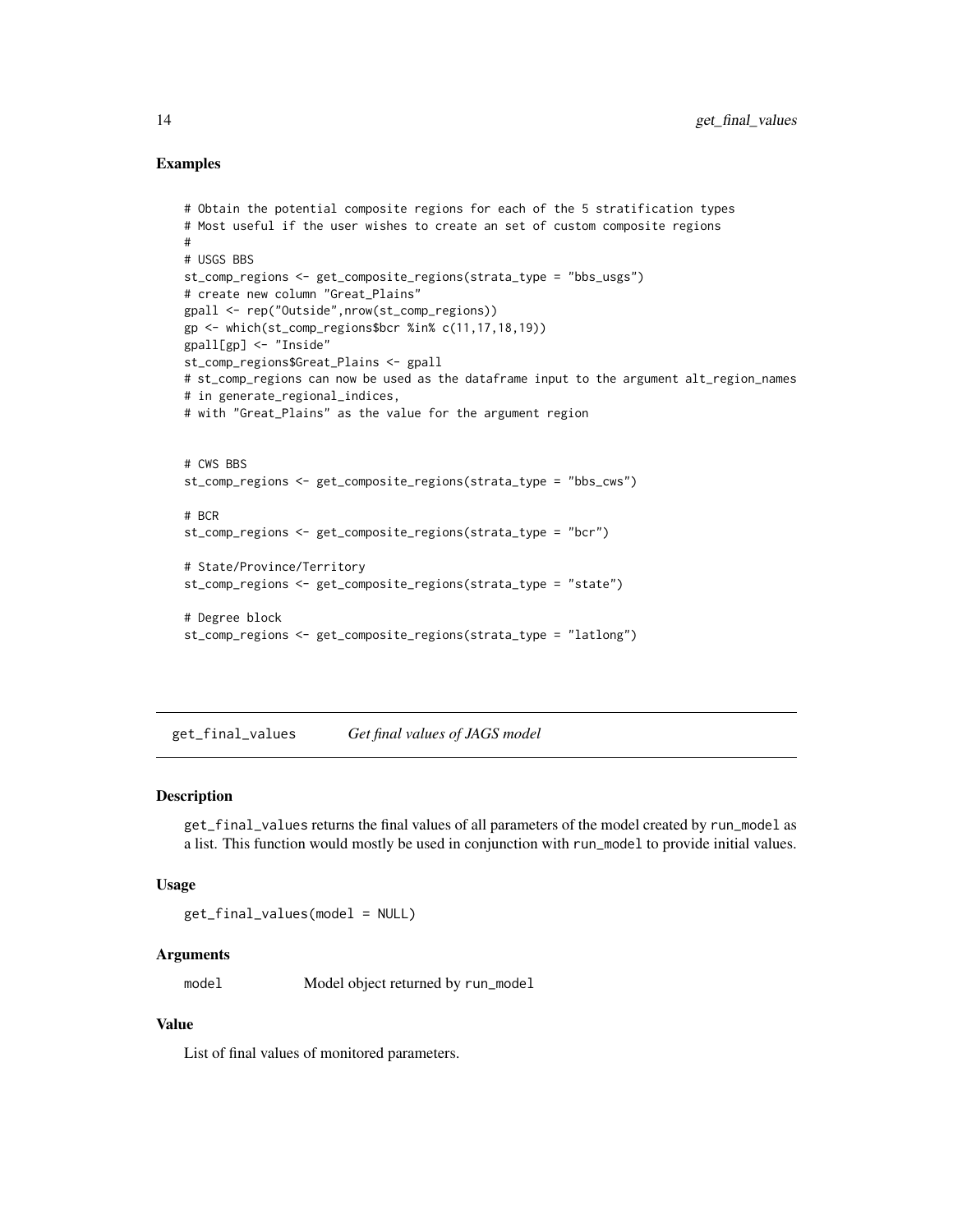<span id="page-14-0"></span>get\_mcmc\_list 15

#### Examples

```
# Toy example with Pacific Wren sample data
# First, stratify the sample data
strat_data <- stratify(by = "bbs_cws", sample_data = TRUE)
# Prepare the stratified data for use in a JAGS model.
jags_data <- prepare_jags_data(strat_data = strat_data,
                               species_to_run = "Pacific Wren",
                               model = "firstdiff",
                               min_year = 2009,
                               max\_year = 2018# Now run a JAGS model. For the sake of speed, we've adjusted
# some arguments so that the JAGS model will not run any
# adaptation steps (n_adapt = 0), no burnin steps (n_burnin = 0),
# only 50 iterations per chain (n_iter = 50), and will not
# thin the chain (n_thin = 1). This will produce several convergence
# warnings, but we can ignore them for the sake of this toy example.
jags_mod <- run_model(jags_data = jags_data,
                      n\_adapt = 0,
                      n_burnin = 0,
                      n<sub>_iter</sub> = 10,
                      n_{th}in = 1)
# Get the final values
final_values <- get_final_values(model = jags_mod)
# Then, we can use these final values as input for another model run
jags_mod2 <- run_model(jags_data = jags_data,
                       n\_adapt = 0,
                       n_burnin = 0,
                       n<sub>-iter</sub> = 50,
                       n_{th}in = 1,
                       inits = final_values)
```
get\_mcmc\_list *Obtain MCMC list from jagsUI object*

#### Description

get\_mcmc\_list will return both the mcmc.list object and the sims.list object from jagsUI. mcmc.list is a list of the MCMC samples generated by the rjags library, and sims.list is a vectorized version of mcmc.list produced by the jagsUI library.

#### Usage

```
get_mcmc_list(jags_mod = NULL)
```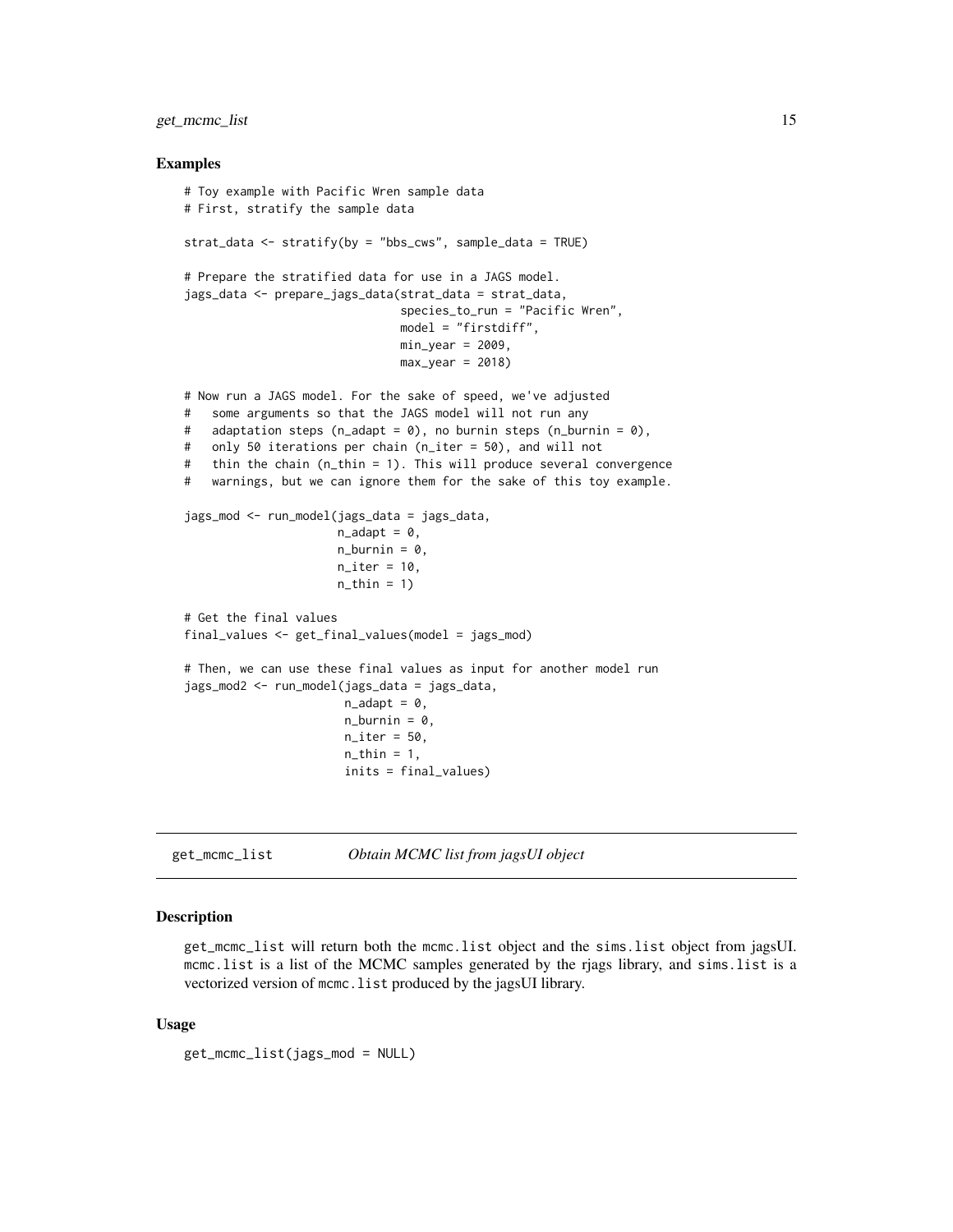#### <span id="page-15-0"></span>**Arguments**

| jags_mod | JAGS object returned by run_model |  |
|----------|-----------------------------------|--|
|          |                                   |  |

#### Value

List containing:

| mcmc list | MCMC samples produced by rjags                  |
|-----------|-------------------------------------------------|
| sims list | Vectorized posterior samples produced by jagsUI |

#### Examples

```
# Toy example with Pacific Wren sample data
# First, stratify the sample data
strat_data <- stratify(by = "bbs_cws", sample_data = TRUE)
# Prepare the stratified data for use in a JAGS model.
jags_data <- prepare_jags_data(strat_data = strat_data,
                               species_to_run = "Pacific Wren",
                               model = "firstdiff",
                               min_year = 2009,
                               max\_year = 2018)
# Now run a JAGS model. For the sake of speed, we've adjusted
# some arguments so that the JAGS model will not run any
# adaptation steps (n_adapt = 0), no burnin steps (n_burnin = 0),
# only 50 iterations per chain (n_iter = 50), and will not
# thin the chain (n_thin = 1). This will produce several convergence
# warnings, but we can ignore them for the sake of this toy example.
jags_mod <- run_model(jags_data = jags_data,
                      n\_adapt = 0,n_burnin = 0,
                      n<sub>iter</sub> = 10,
                      n_{th}in = 1)
# Now, obtain the MCMC list
mcmc_list <- get_mcmc_list(jags_mod = jags_mod)
```
get\_prepared\_data *Get the prepared species dataset used for JAGS*

#### Description

get\_prepared\_data returns a data frame of the data that was used for JAGS. This is the subsetted data based on the selected species to model, with zero counts filled in and any other route/strata filter applied.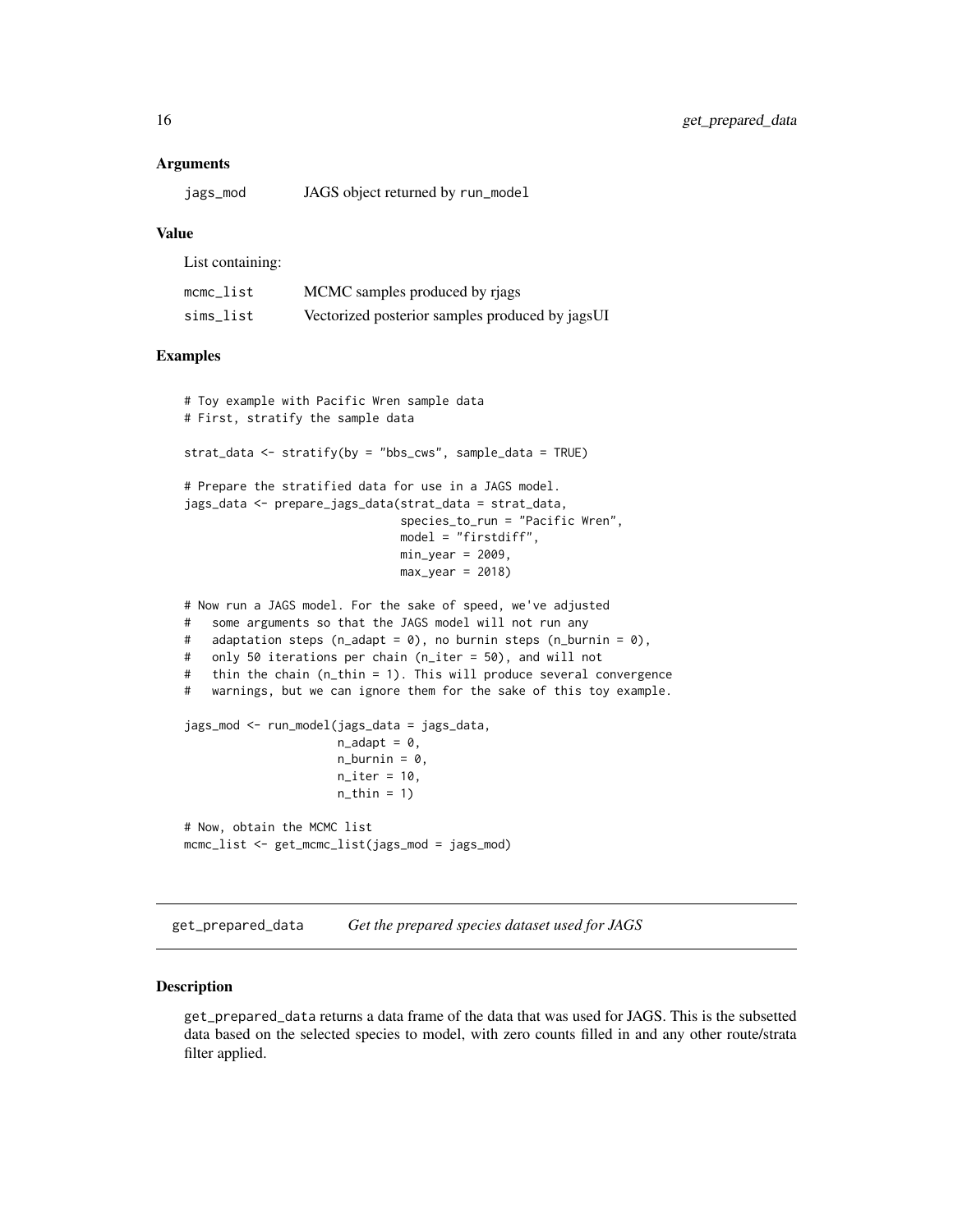#### get\_prepared\_data 17

#### Usage

```
get_prepared_data(jags_data = NULL)
```
#### Arguments

| jags_data | List of JAGS input data produced by prepare_jags_data |  |  |  |  |
|-----------|-------------------------------------------------------|--|--|--|--|
|-----------|-------------------------------------------------------|--|--|--|--|

#### Value

Data frame of 9 variables:

| count      | Number of species observed for this route run        |
|------------|------------------------------------------------------|
| strat      | Numerical factors of the stratum                     |
| obser      | Numerical factor of the observer                     |
| year       | Numerical factor of the year                         |
| firstyr    | 1 if this was the observer's first year, 0 otherwise |
| strat_name | Name of the stratum                                  |
| route      | Route that this count was taken on                   |
| rYear      | Year this count was conducted                        |
| yearscale  | Scaled year                                          |

#### Examples

```
# Toy example with Pacific Wren sample data
# First, stratify the sample data
strat_data <- stratify(by = "bbs_cws", sample_data = TRUE)
# Prepare the stratified data for use in a JAGS model. In this
# toy example, we will set the minimum year as 2009 and
# maximum year as 2018, effectively only setting up to
# model 10 years of data. We will use the "first difference
# model.
jags_data <- prepare_jags_data(strat_data = strat_data,
                               species_to_run = "Pacific Wren",
                               model = "firstdiff",
                              min\_year = 2009,
                              max\_year = 2018)
```
# Obtain the reassembled data frame for the data sent to JAGS prepped\_data <- get\_prepared\_data(jags\_data = jags\_data)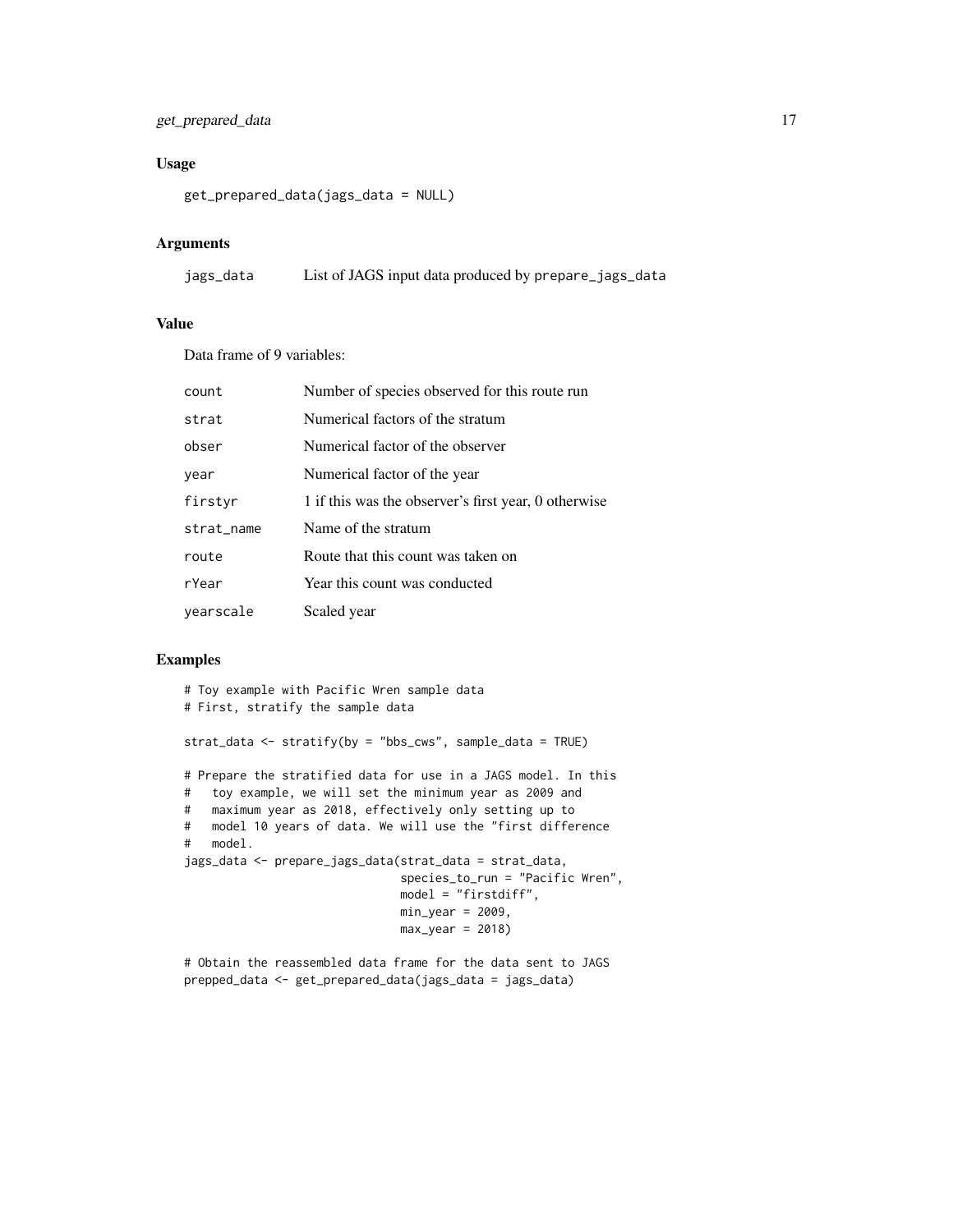<span id="page-17-0"></span>get\_strata\_area allows you to obtain the area of each strata for a given stratification type.

#### Usage

```
get_strata_area(strata_type = NULL)
```
#### Arguments

strata\_type Stratification type to return the areas of

#### Value

Data frame with the following variables:

| region     | Name of the stratum/region                      |
|------------|-------------------------------------------------|
| area_sq_km | Area of the stratum/region in square kilometres |

```
# Obtain the strata area for each of the 5 stratification types
# USGS BBS
st_area <- get_strata_area(strata_type = "bbs_usgs")
# CWS BBS
st_area <- get_strata_area(strata_type = "bbs_cws")
# BCR
st_area <- get_strata_area(strata_type = "bcr")
# State/Province/Territory
st_area <- get_strata_area(strata_type = "state")
# Degree block
st_area <- get_strata_area(strata_type = "latlong")
```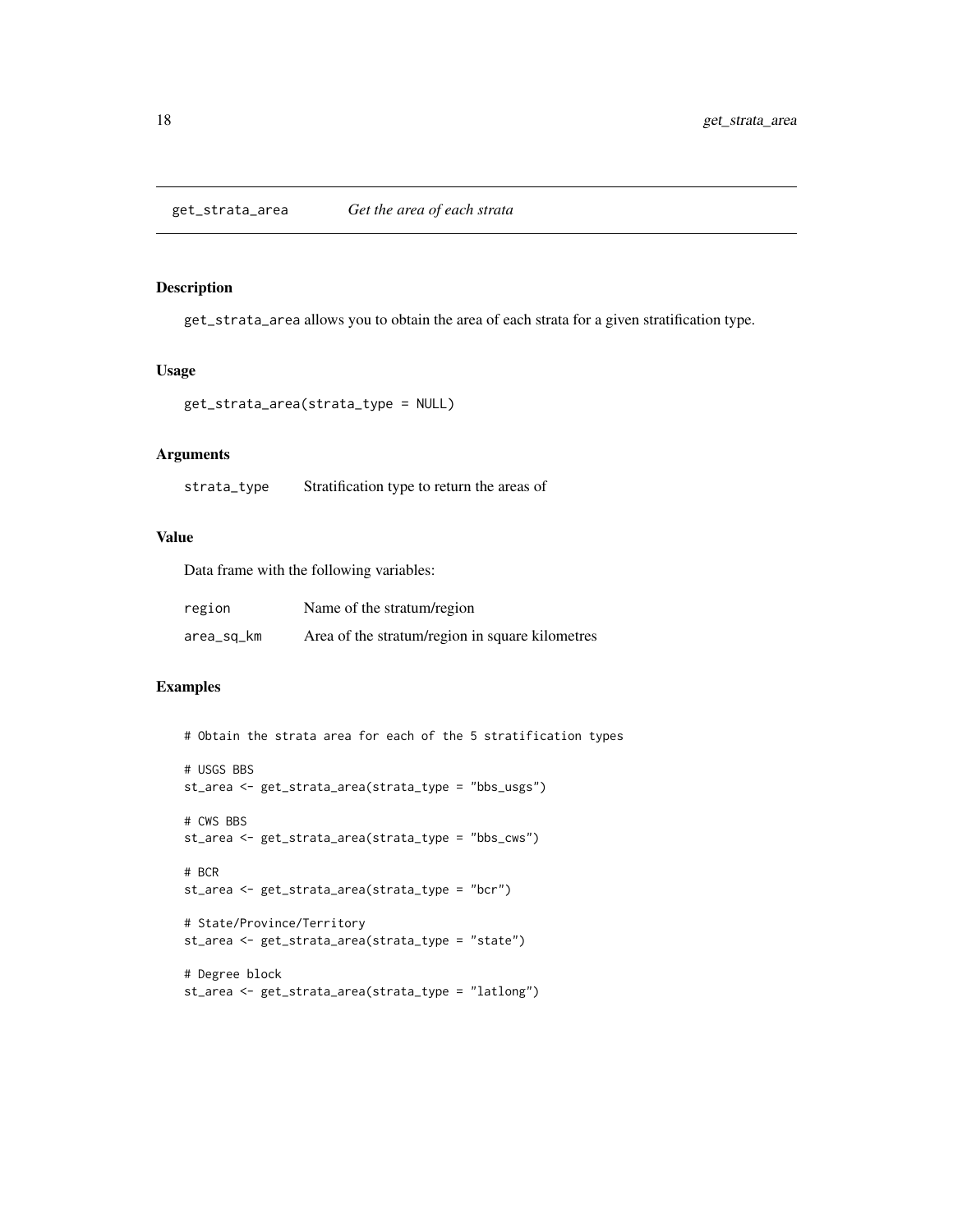<span id="page-18-0"></span>

load\_bbs\_data loads the raw, unstratified BBS data into the current R session. The data must have been previously fetched using the fetch\_bbs\_data function. Note that this function is not necessary to run a Bayesian analysis of BBS data; calling stratify will return stratifed BBS data in a list of data frames.

#### Usage

load\_bbs\_data()

#### Value

Large list (3 elements) consisting of:

| bird    | Data frame of sample bird point count data per route, per year |
|---------|----------------------------------------------------------------|
| route   | Data frame of sample yearly route data                         |
| species | Sample list of North American bird species                     |

load\_sample\_data *Load Sample Breeding Bird Survey dataset into R Session*

#### Description

load\_sample\_data returns the sample data provided by bbsBayes. The data is returned as a list of data frames, similar to what is returned by load\_bbs\_data

#### Usage

load\_sample\_data()

#### Value

Large list (3 elements) consisting of:

| bird    | Data frame of sample bird point count data per route, per year |
|---------|----------------------------------------------------------------|
| route   | Data frame of sample yearly route data                         |
| species | Sample list of North American bird species                     |

#### Examples

sample\_data <- load\_sample\_data()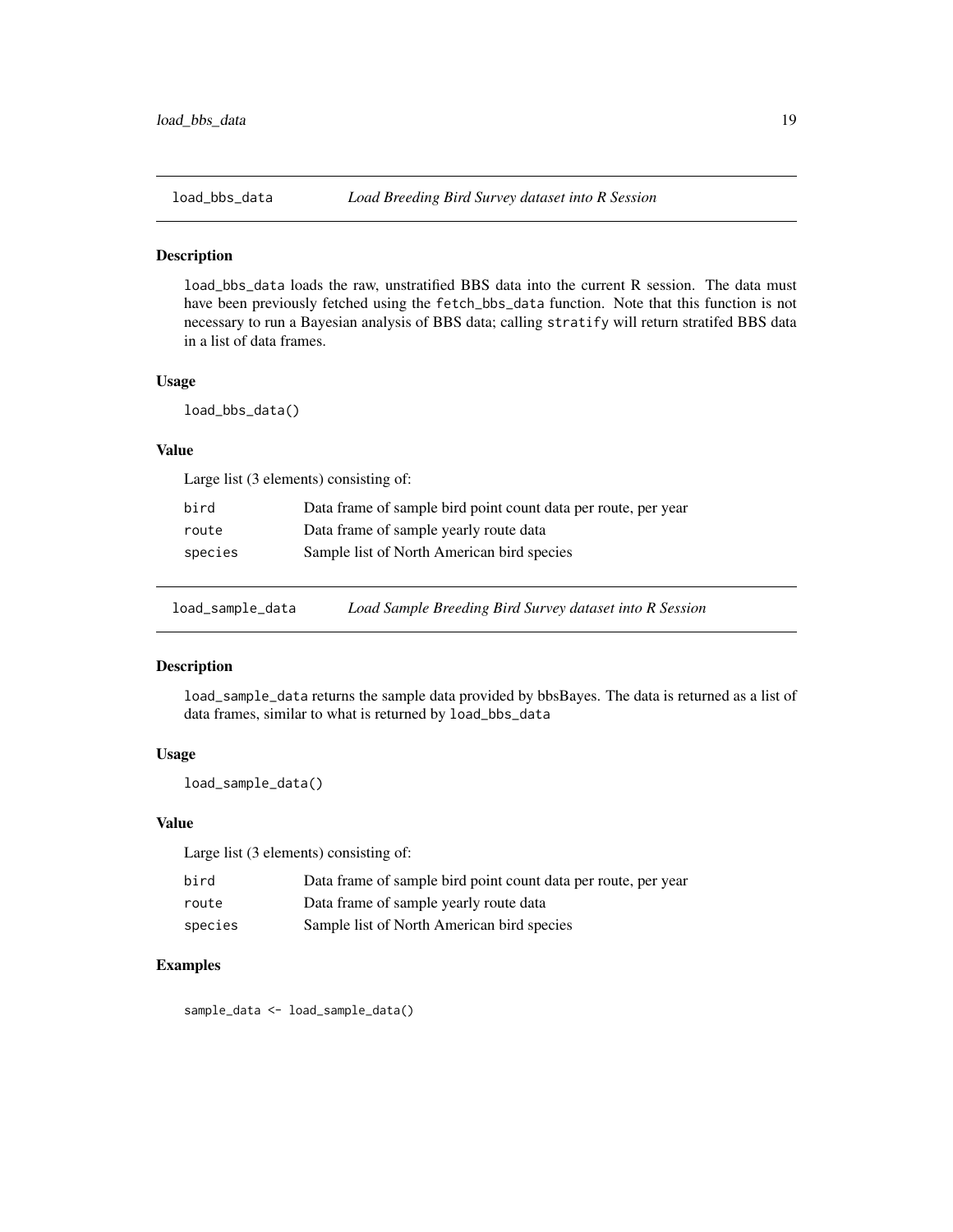lppd Calculate log posterior preditive density (LPPD) for the supplied model.

#### Usage

lppd(jags\_data = NULL, jags\_mod = NULL, pointwise = FALSE)

#### Arguments

| jags_data | Data prepared by prepare_jags_data, used for input to the JAGS model                                           |
|-----------|----------------------------------------------------------------------------------------------------------------|
| jags_mod  | JAGS list generated by run_model                                                                               |
| pointwise | If set to TRUE, a data frame is returned that contains the pointwise LPPD for each<br>count. Defaults to FALSE |

#### Details

NOTE: in order to calculated LPPD, the model MUST track the parameter "lambda". In species that are data-rich, such as Wood Thrush, this produces extremely large JAGS objects, and takes up a considerable amount of memory when simulating with run\_model

#### Value

Data frame of pointwise LPPD by count if pointwise is set to TRUE. Double precision numerical value of LPPD if pointwise is set to FALSE.

```
# Toy example with Pacific Wren sample data
# First, stratify the sample data
strat_data <- stratify(by = "bbs_cws", sample_data = TRUE)
# Prepare the stratified data for use in a JAGS model.
jags_data <- prepare_jags_data(strat_data = strat_data,
                               species_to_run = "Pacific Wren",
                               model = "firstdiff",
                               min\_year = 2014,max\_year = 2018# Now run a JAGS model. Make sure to track the lambda parameter here
jags_mod <- run_model(jags_data = jags_data,
                      n\_adapt = 0,
                      n_burnin = 0,
```
<span id="page-19-0"></span>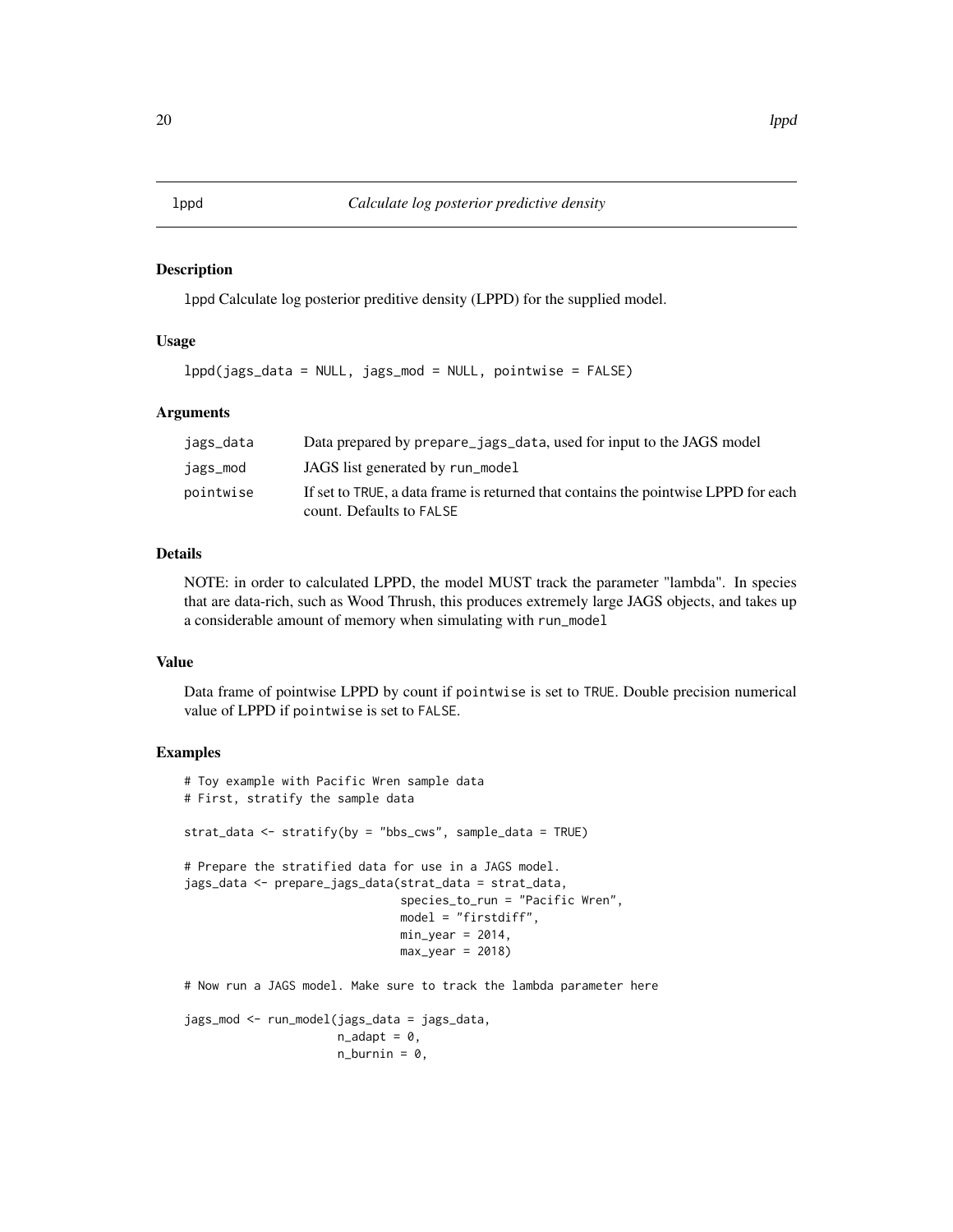```
n<sub>-iter</sub> = 5,
                         n_{\text{th}}in = 1,
                         parameters_to_save = c("n",
                                                     "lambda"))
# Output LPPD
lppd(jags_data = jags_data,
     jags_mod = jags_mod)
```
model\_to\_file *Save model to text file*

#### Description

model\_to\_file allows you to save any of the preloaded hierarchical Bayesian models to a text file.

#### Usage

model\_to\_file(model = NULL, filename = NULL, heavy\_tailed = FALSE)

#### Arguments

| model        | Model to be saved. Options are "slope", "first diff", "gam", "gamye"                                                                                                                                                                                                                                                                             |
|--------------|--------------------------------------------------------------------------------------------------------------------------------------------------------------------------------------------------------------------------------------------------------------------------------------------------------------------------------------------------|
| filename     | File name to create on disk.                                                                                                                                                                                                                                                                                                                     |
| heavy_tailed | Logical indicating whether the extra-Poisson error distribution should be mod-<br>eled as a t-distribution, with heavier tails than the standard normal distribution.<br>Default is currently FALSE, but recent results suggest users should strongly<br>consider setting this to TRUE, even though it requires much longer convergence<br>times |

#### Value

None

```
# Save the Slope model to a file called "slope.txt" in temp directory
model_to_file(model = "slope",
              filename = file.path(tempdir(), "slope.txt"))
# Save the First Difference model to a file called "fd.txt" in temp directory
model_to_file(model = "firstdiff",
              filename = file.path(tempdir(), "fd.txt"))
# Save the GAM model to a file called "gam.txt" in temp directory
model_to_file(model = "gam",
             filename = file.path(tempdir(), "gam.txt"))
```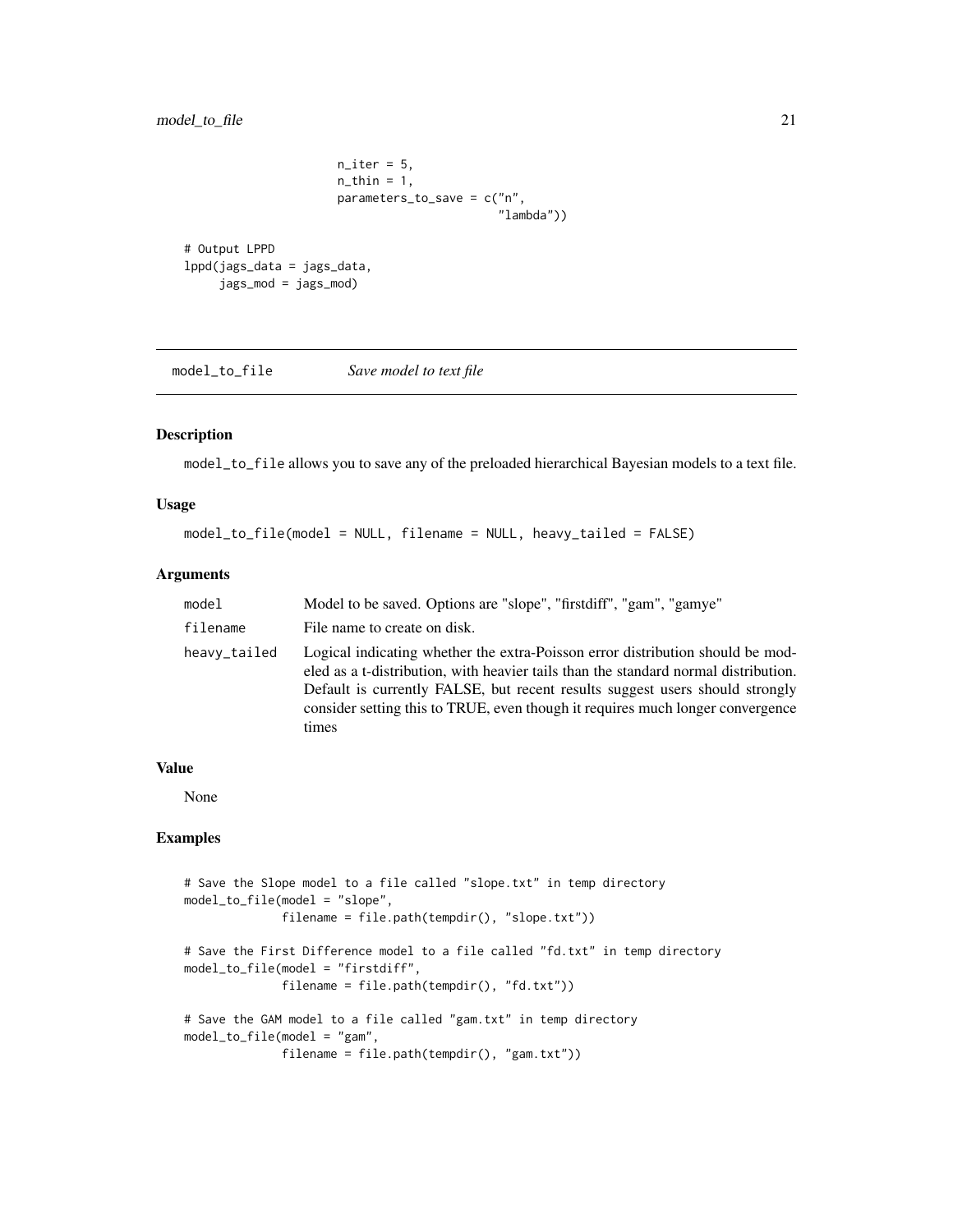```
# Save the GAM year effects model to a file called "gamye.txt" in temp directory
model_to_file(model = "gamye",
              filename = file.path(tempdir(), "gamye.txt"))
```
#### plot\_indices *Generate plots of index trajectories by stratum*

#### Description

Generates the indices plot for each stratum modelled.

#### Usage

```
plot_indices(
  indices_list = NULL,
  ci\_width = 0.95,min_year = NULL,
 max_year = NULL,
  species = ",
  title_size = 20,
  axis_title_size = 18,
  axis_text_size = 16,
  add_observed_means = FALSE,
 add_number_routes = FALSE
\mathcal{L}
```
#### Arguments

| indices_list       | List of indices of annual abundance and other results produced by generate_strata_indices                               |
|--------------------|-------------------------------------------------------------------------------------------------------------------------|
| ci_width           | quantile to define the width of the plotted credible interval. Defaults to 0.95,<br>lower = $0.025$ and upper = $0.975$ |
| min_year           | Minimum year to plot                                                                                                    |
| max_year           | Maximum year to plot                                                                                                    |
| species            | Species name to be added onto the plot                                                                                  |
| title_size         | Specify font size of plot title. Defaults to 20                                                                         |
| axis_title_size    |                                                                                                                         |
|                    | Specify font size of axis titles. Defaults to 18                                                                        |
|                    | axis_text_size Specify font size of axis text. Defaults to 16                                                           |
| add_observed_means |                                                                                                                         |
|                    | Should the plot include points indicated the observed mean counts. Defaults to                                          |
|                    | FALSE. Note: scale of observed means and annual indices may not match due                                               |
|                    | to imbalanced sampling among routes                                                                                     |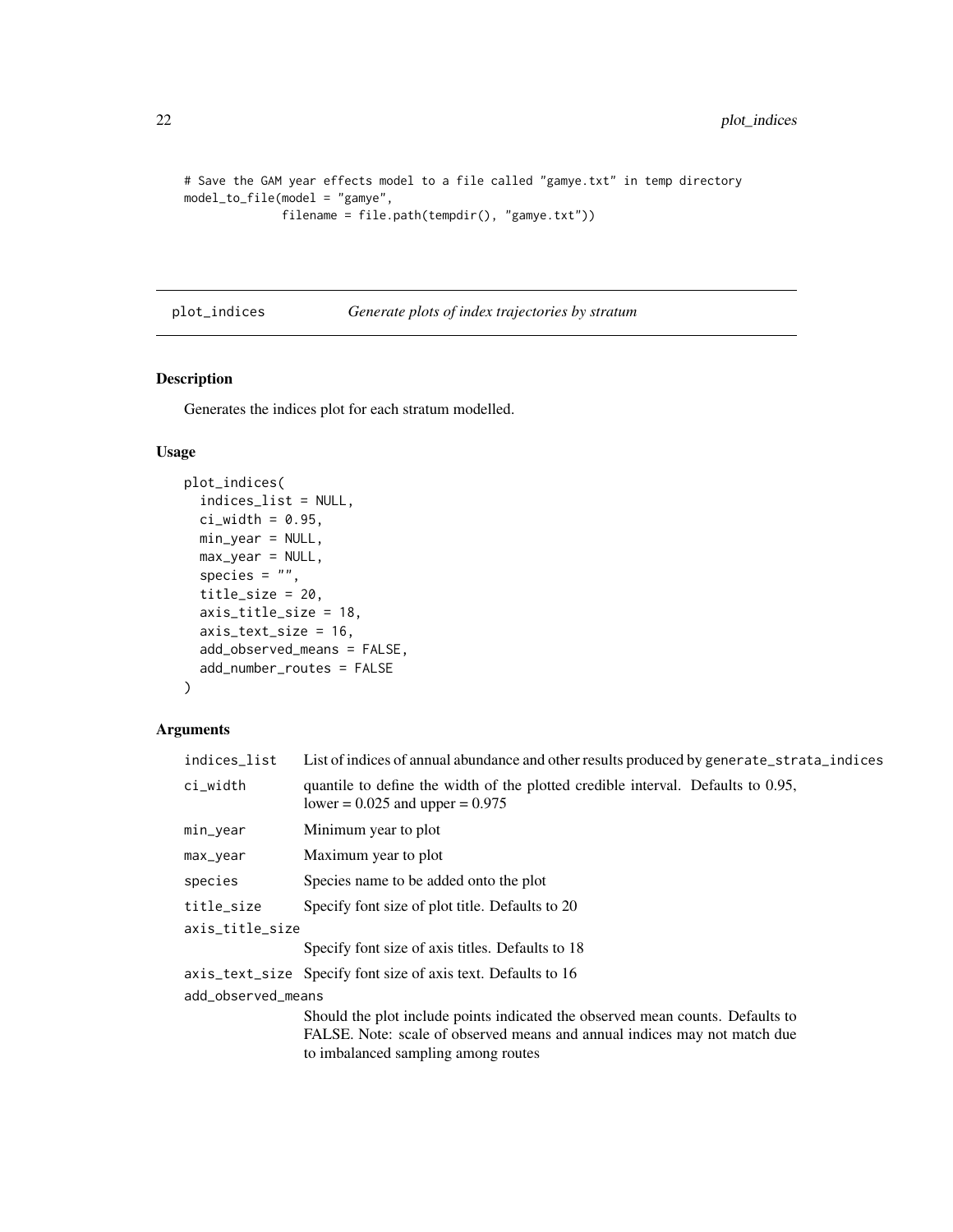add\_number\_routes

Should the plot be superimposed over a dotplot showing the number of BBS routes included in each year. This is useful as a visual check on the relative data-density through time because in most cases the number of observations increases over time

#### Value

List of ggplot objects, each entry being a plot of a stratum indices

#### Examples

```
# Toy example with Pacific Wren sample data
# First, stratify the sample data
strat_data <- stratify(by = "bbs_cws", sample_data = TRUE)
# Prepare the stratified data for use in a JAGS model.
jags_data <- prepare_jags_data(strat_data = strat_data,
                                species_to_run = "Pacific Wren",
                                model = "firstdiff",
                               min\_year = 2009,
                               max\_year = 2018# Now run a JAGS model.
jags_mod <- run_model(jags_data = jags_data,
                      n\_adapt = 0,
                      n_burnin = 0,
                      n<sub>l</sub>iter = 10,
                      n_{th}in = 1)
# Generate only national, continental, and stratum indices
indices <- generate_indices(jags_mod = jags_mod,
                            jags_data = jags_data,
                            regions = c("national",
                                         "continental",
                                         "stratum"))
# Now, plot_indices() will generate a list of plots for all regions
plot_list <- plot_indices(indices_list = indices,
                          species = "Pacific Wren")
#Suppose we wanted to access the continental plot. We could do so with
cont_plot <- plot_list$continental
# You can specify to only plot a subset of years using min_year and max_year
# Plots indices from 2015 onward
plot_list_2015_on <- plot_indices(indices_list = indices,
                                  min\_year = 2015,
                                   species = "Pacific Wren")
```
#Plot up indices up to the year 2017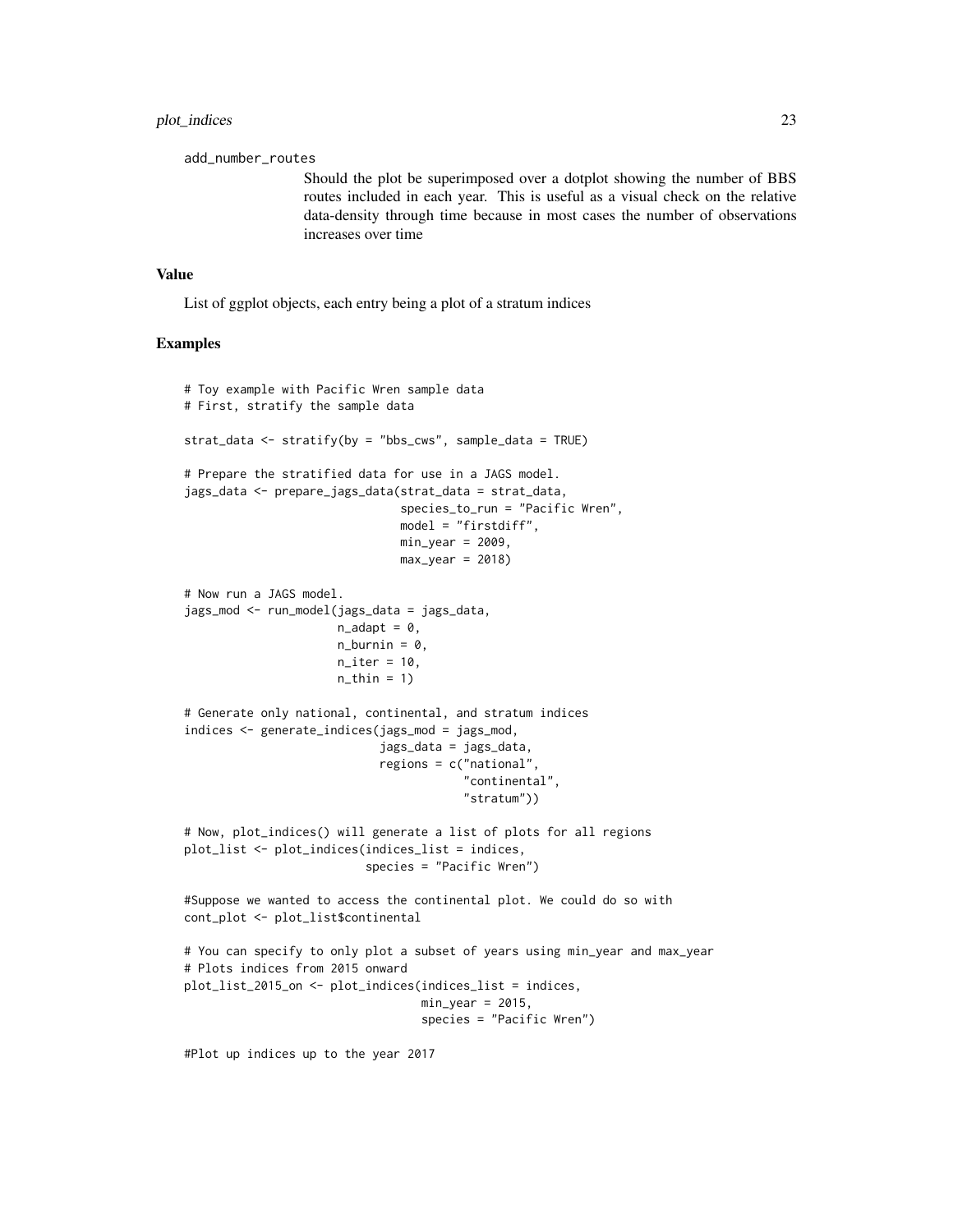```
plot_list_max_2017 <- plot_indices(indices_list = indices,
                                   max\_year = 2017,
                                   species = "Pacific Wren")
#Plot indices between 2011 and 2016
plot_list_2011_2015 <- plot_indices(indices_list = indices,
                                    min\_year = 2011,max\_year = 2016,
                                    species = "Pacific Wren")
```
prepare\_jags\_data *Wrangle data to use for JAGS input*

#### Description

prepare\_jags\_data subsets raw BBS data by selected species and and wrangles stratified data for use as input to run JAGS models.

#### Usage

```
prepare_jags_data(
  strat_data = NULL,
  species_to_run = NULL,
  model = NULL,heavy_tailed = FALSE,
  n_knots = NULL,
 min_year = NULL,
 max_year = NULL,
 min_n_routes = 3,
 min_max_route_years = 3,
 min_mean_route_years = 1,
  strata_rem = NULL,
  quiet = FALSE,...
\mathcal{L}
```
#### Arguments

| strat_data   | Large list of stratified data returned by $stratify()$                                                                                                                                                                                                                                                                                           |
|--------------|--------------------------------------------------------------------------------------------------------------------------------------------------------------------------------------------------------------------------------------------------------------------------------------------------------------------------------------------------|
|              | species_to_run Character string of the English name of the species to run                                                                                                                                                                                                                                                                        |
| model        | Character string of model to be used. Options are "slope", "firstdiff", "gam",<br>"gamye.                                                                                                                                                                                                                                                        |
| heavy_tailed | Logical indicating whether the extra-Poisson error distribution should be mod-<br>eled as a t-distribution, with heavier tails than the standard normal distribution.<br>Default is currently FALSE, but recent results suggest users should strongly<br>consider setting this to TRUE, even though it requires much longer convergence<br>times |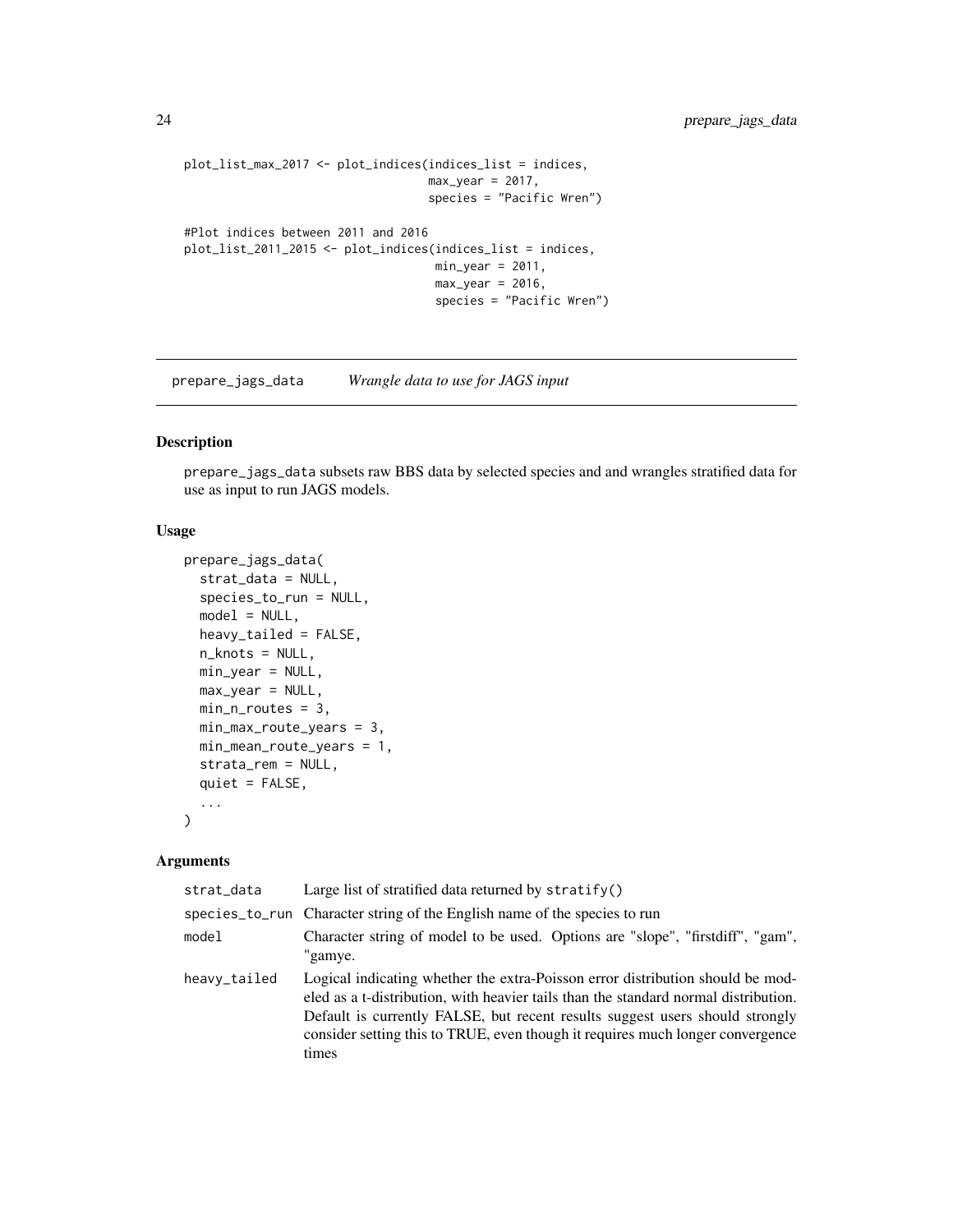| n_knots                                                                                              | Number of knots to be used in GAM function                                                          |  |
|------------------------------------------------------------------------------------------------------|-----------------------------------------------------------------------------------------------------|--|
| min_year                                                                                             | Minimum year to keep in analysis                                                                    |  |
| max_year                                                                                             | Maximum year to keep in analysis                                                                    |  |
| min_n_routes                                                                                         | Minimum routes per strata where species has been observed. Defaults to 3                            |  |
| min_max_route_years                                                                                  | Minimum number of years with non-zero observations of species on at least 1<br>route. Defaults to 3 |  |
| min_mean_route_years<br>Minimum average of years per route with the species observed. Defaults to 1. |                                                                                                     |  |
| strata_rem                                                                                           | Strata to remove from analysis. Defaults to NULL                                                    |  |
| quiet                                                                                                | Should progress bars be suppressed?                                                                 |  |
| $\ddots$                                                                                             | Additional arguments                                                                                |  |

#### Value

List of data to be used in JAGS, including:

| model         | The model to be used in JAGS                                                                               |  |
|---------------|------------------------------------------------------------------------------------------------------------|--|
| heavy_tailed  | Logical indicating whether the extra-Poisson error distribution should be mod-<br>eled as a t-distribution |  |
| ncounts       | The number of counts containing useful data for the species                                                |  |
| nstrata       | The number of strata used in the analysis                                                                  |  |
| ymin          | Minimum year used                                                                                          |  |
| ymax          | Maximum year used                                                                                          |  |
| nonzeroweight | Proportion of routes in each strata with species obervation                                                |  |
| count         | Vector of counts for the species                                                                           |  |
| strat         | Vector of strata to be used in the analysis                                                                |  |
| osber         | Vector of unique observer-route pairings                                                                   |  |
| year          | Vector of years for each count                                                                             |  |
| firstyr       | Vector of indicator variables as to whether an observer was a first year                                   |  |
| month         | vector of numeric month of observation                                                                     |  |
| day           | vector of numeric day of observation                                                                       |  |
| nobservers    | Total number of observer-route pairings                                                                    |  |
| fixedyear     | Median of all years (ymin:ymax), included only with slope model                                            |  |
| nknots        | Number of knots to use for smooting functions, included only with GAM                                      |  |
| X.basis       | Basis function for n smoothing functions, included only with GAM                                           |  |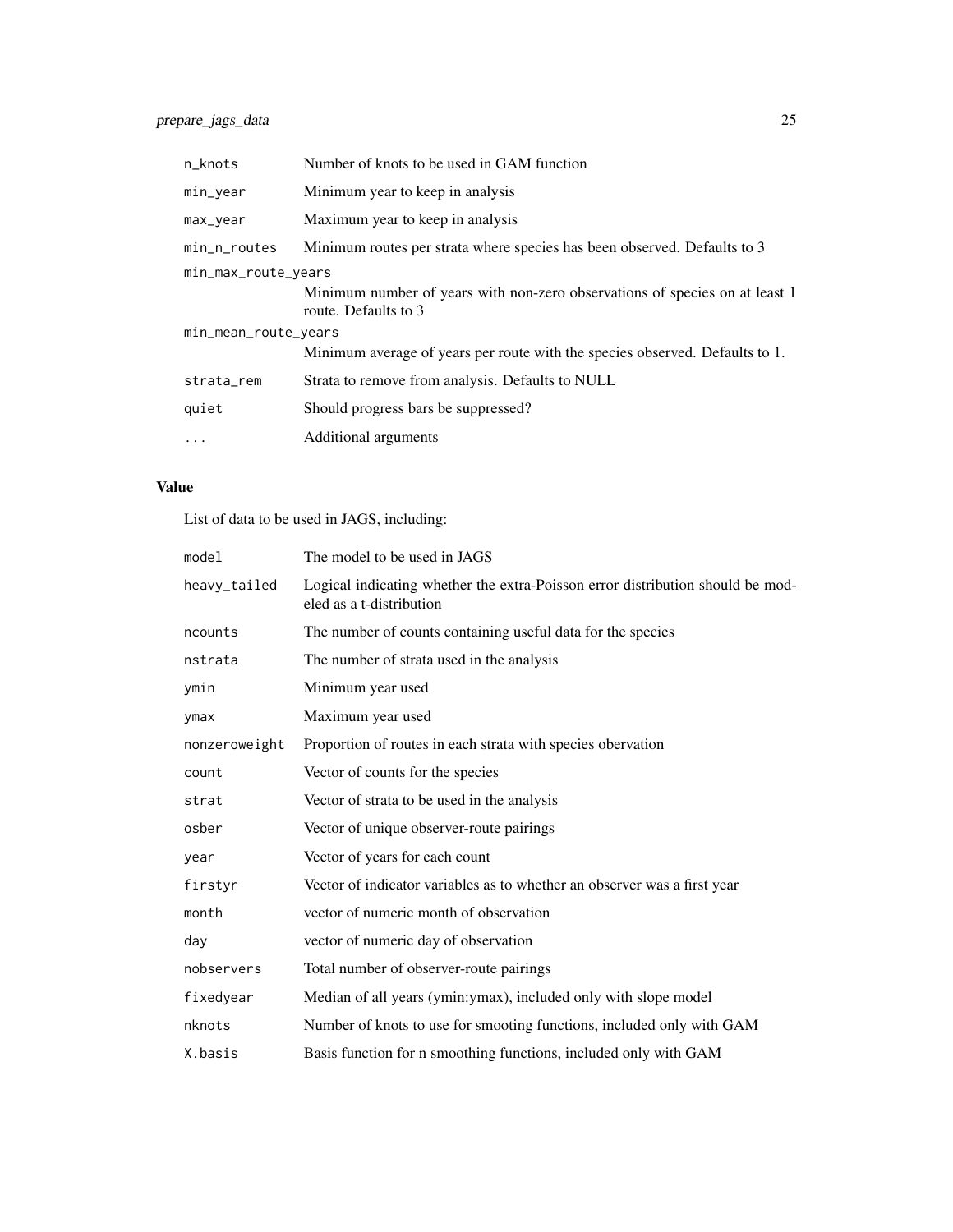#### Examples

```
# Toy example with Pacific Wren sample data
# First, stratify the sample data
strat_data <- stratify(by = "bbs_cws", sample_data = TRUE)
# Prepare the stratified data for use in a JAGS model. In this
# toy example, we will set the minimum year as 2009 and
# maximum year as 2018, effectively only setting up to
# model 10 years of data. We will use the "first difference
# model.
jags_data <- prepare_jags_data(strat_data = strat_data,
                              species_to_run = "Pacific Wren",
                               model = "firstdiff",
                              min\_year = 2009,
                              max\_year = 2018# You can also specify the GAM model, with an optional number of
# knots to use for the GAM basis.
# By default, the number of knots will be equal to the floor
# of the total unique years for the species / 4
jags_data <- prepare_jags_data(strat_data = strat_data,
                               species_to_run = "Pacific Wren",
                               model = "gam",n_knots = 9
```
route\_sample *Sample route data per year run (Pacific Wren only)*

#### Description

A dataset containing data for each route run per year. NOTE: This only contains data for Pacific Wren, not the full data set. The full count set is obtained via the function fetch\_bbs\_data. The data is obtained from the United States Geological Survey and is subject to change as new data is added each year. See Details for citation.

#### Usage

route\_sample

#### Format

A data frame with 20 rows and 32 variables:

countrynum Numerical representation of the country

statenum Numerical representation of state or province

Route Numerican representation of the route the species was observed

<span id="page-25-0"></span>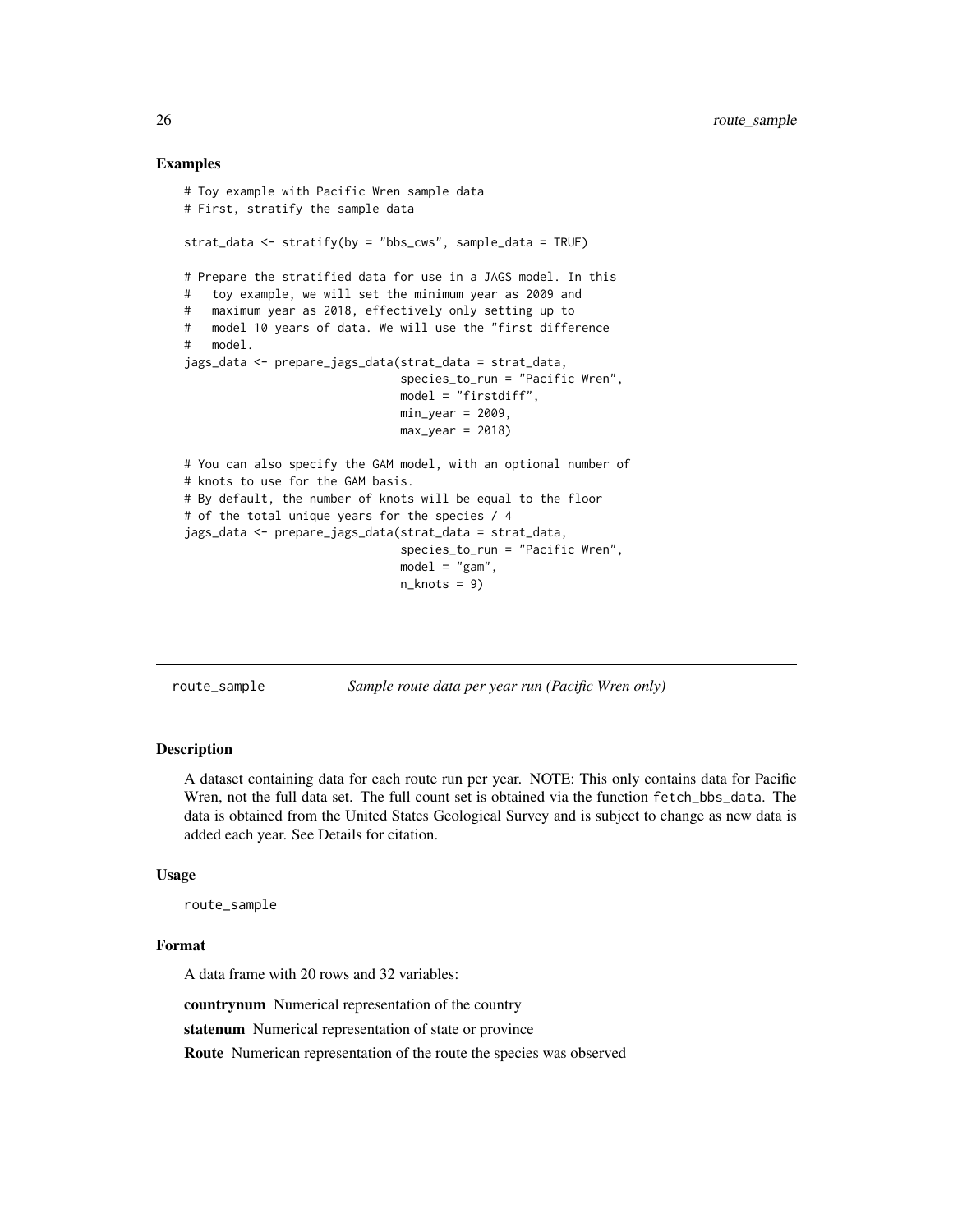#### route\_sample 27

RouteName Name of the route, represented as a string Active Boolean 0 or 1 as to whether the route is currently active Latitude Latitude of the start of the route Longitude Longitude of the start of the route **BCR** What bird conservation region is the route in RouteTypeID Type of the route, only 1 is acceptable RouteTypeDetailID Route type detail ID RouteDataID Unique code for each year a route was run RPID Run Protocol ID Year Year the route was run Month Month the route was run Day Day the route was run **ObsN** Unique number for the observer on the route TotalSpp Total species observed on the route StartTemp Temperature at the start of the route EndTemp Temperature at the end of the route TempScale (C)elsius or (F)arenheit **StartWind** Wind type at the beginning of the route EndWind Wind type at the end of the route StartSky Sky conditions at the start of the route EndSky Sky conditions at the end of the route StartTime Time the route was started EndTime Time the route was ended Assistant Boolean 0 or 1 as to whether an assistant was used QualityCurrentID Quality current ID **RunType** Type of BBS route run. Only acceptable run type is 1 State String representation of state or province St\_Abrev Abbreviated state or province Country Abbreviated country Details

Pardieck, K.L., D.J. Ziolkowski Jr., M. Lutmerding, V. Aponte and M-A.R. Hudson. 2019. North American Breeding Bird Survey Dataset 1966 - 2018, version 2018.0. U.S. Geological Survey, Patuxent Wildlife Research Center. https://doi.org/10.5066/P9HE8XYJ.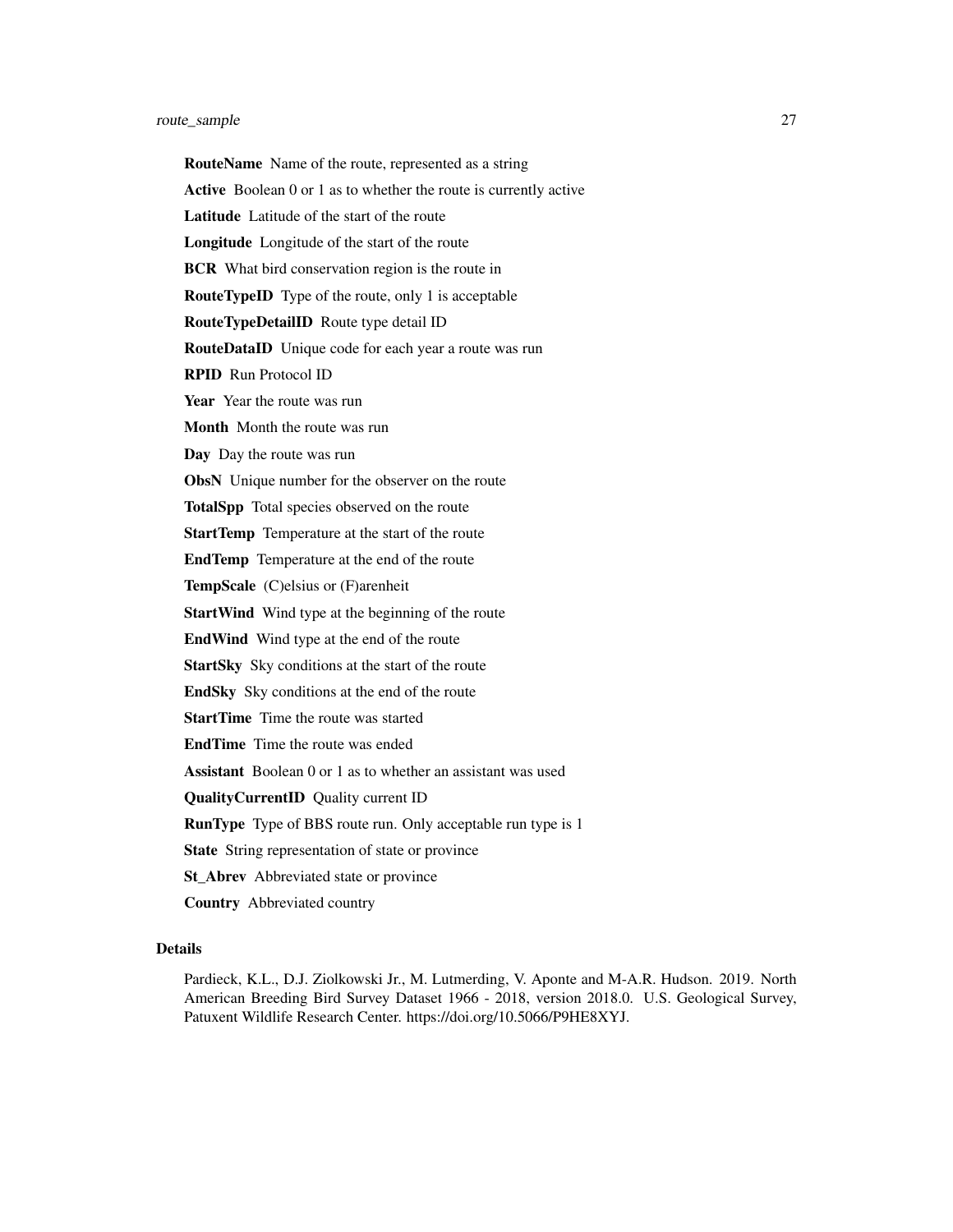<span id="page-27-0"></span>

run-model runs a JAGS model as specified by the user for the species of interest

#### Usage

```
run_model(
  jags_data = NULL,
 model_file_path = NULL,
  inits = NULL,
 parameters_to_save = c("n"),
  track_n = TRUE,n_{\text{chains}} = 3,
  n_adapt = NULL,
 n_burnin = 20000,
 n_{th}in = 10,
 n_saved_steps = 2000,
 n_iter = 10000,
 parallel = FALSE,
 quiet = FALSE,
 modules = NULL,
  ...
\mathcal{L}
```
#### Arguments

| jags_data          | List or environment containing the data to model, as output by prepare_jags_data                                                                                                                                                                                                                                       |
|--------------------|------------------------------------------------------------------------------------------------------------------------------------------------------------------------------------------------------------------------------------------------------------------------------------------------------------------------|
| model_file_path    |                                                                                                                                                                                                                                                                                                                        |
|                    | Path to custom model. Overrides the model variable set by prepare_jags_data                                                                                                                                                                                                                                            |
| inits              | Optional list of initialization values for JAGS model. If none are specified, the<br>JAGS model will generate its own initial values.                                                                                                                                                                                  |
| parameters_to_save |                                                                                                                                                                                                                                                                                                                        |
|                    | Character vector of parameters to monitor in JAGS. Defaults to just monitoring<br>"n"                                                                                                                                                                                                                                  |
| track n            | By default, the parameter "n" will always be tracked, even if the user forgets<br>to specify it. However, if the user is positive they do not want to track "n", this<br>parameter can be be set to FALSE. NOTE: you will not be able to generate annual<br>indices if "n" is not tracked.                             |
| n_chains           | Optional number of chains to run. Defaults to 3.                                                                                                                                                                                                                                                                       |
| n_adapt            | Optional integer specifying the number of steps to adapt the JAGS model. The<br>default is NULL, which will result in the function running groups of 100 adapta-<br>tion iterations (to amax of 10,000) until JAGS reports adaptation is sufficient. If<br>you set it manually, 1000 is the recommended minimum value. |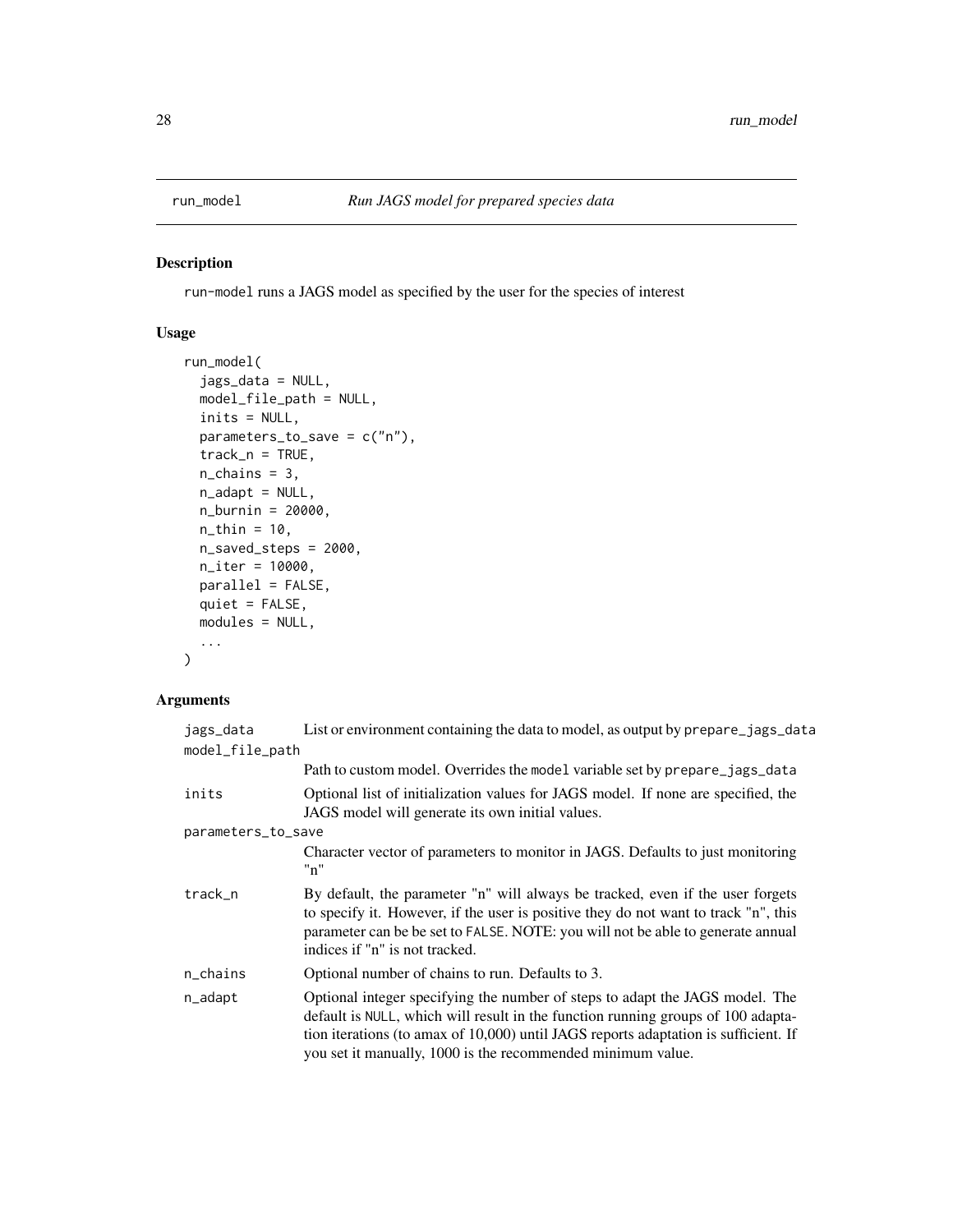#### run\_model 29

| n_burnin      | Optional integer specifying the number of iterations to burn in the model. De-<br>faults to 20000 per chain.                                                                                                                                                                                                      |  |
|---------------|-------------------------------------------------------------------------------------------------------------------------------------------------------------------------------------------------------------------------------------------------------------------------------------------------------------------|--|
| n_thin        | Optional number of steps to thin or discard.                                                                                                                                                                                                                                                                      |  |
| n_saved_steps | Optional number of steps to save per chain. Defaults to 2000.                                                                                                                                                                                                                                                     |  |
| $n$ _iter     | Optional number of iterations per chain. Defaults to 10000.                                                                                                                                                                                                                                                       |  |
| parallel      | Should each chain be run parallel on separate cores? If TRUE, the number of<br>cores used will be the minimum of the n_chains specified and the number of<br>cores on your computer                                                                                                                               |  |
| quiet         | Should JAGS output be suppressed?                                                                                                                                                                                                                                                                                 |  |
| modules       | Character vector of JAGS modules to load before analysis. By default no extra<br>modules are loaded (other than 'basemod' and 'bugs'). To force glm or other<br>modules to load, use modules $=$ "glm". Be warned, our experience suggests that<br>including the glm module may cause problems with the BBS data. |  |
| $\cdots$      | Additional arguments                                                                                                                                                                                                                                                                                              |  |

#### Value

jagsUI object

```
# Toy example with Pacific Wren sample data
# First, stratify the sample data
strat_data <- stratify(by = "bbs_cws", sample_data = TRUE)
# Prepare the stratified data for use in a JAGS model.
jags_data <- prepare_jags_data(strat_data = strat_data,
                               species_to_run = "Pacific Wren",
                               model = "firstdiff",
                               min\_year = 2009,max\_year = 2018# Now run a JAGS model. For the sake of speed, we've adjusted
# some arguments so that the JAGS model will not run any
# adaptation steps (n_adapt = 0), no burnin steps (n_burnin = 0),
# only 50 iterations per chain (n_iter = 50), and will not
# thin the chain (n_thin = 1). This will produce several convergence
# warnings, but we can ignore them for the sake of this toy example.
jags_mod <- run_model(jags_data = jags_data,
                      n\_adapt = 0,n_burnin = 0,
                      n<sub>iter</sub> = 10,
                      n_{th}in = 1,
                      parameters_to_save = c("n", "strata"))
```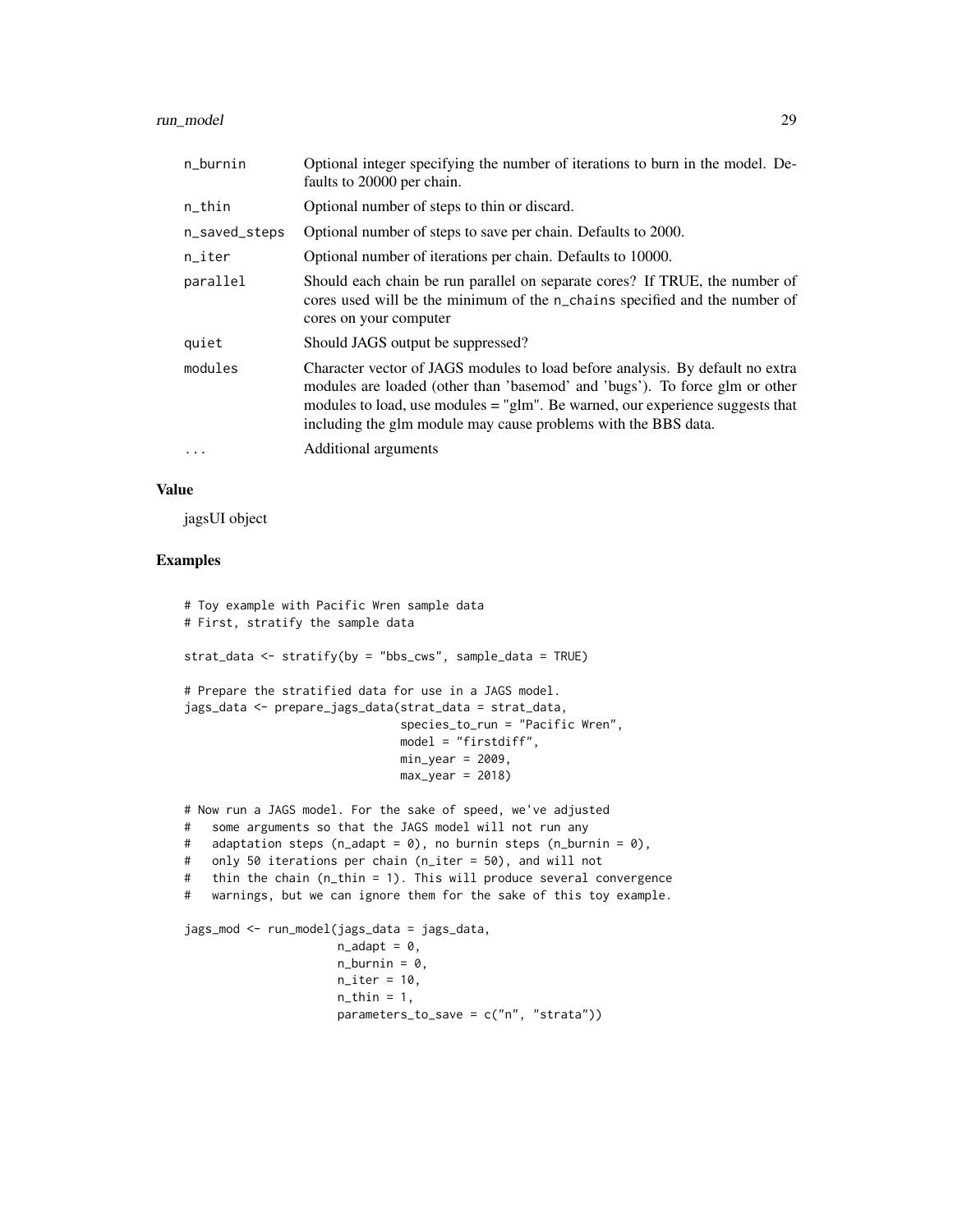<span id="page-29-0"></span>

r\_hat returns a dataframe of Gelman-Rubin's R-hat statistics for each parameter tracked in the model.

#### Usage

r\_hat(jags\_mod = NULL, parameter\_list = NULL, threshold = NULL)

#### **Arguments**

| jags_mod  | JAGS list generated by run_model                                                           |
|-----------|--------------------------------------------------------------------------------------------|
|           | parameter_list Optional list of parameters to subset                                       |
| threshold | Return only r-hat values greater than OR equal to this threshold (floating point<br>value) |

#### Details

R-hat, also known as the potential scale reduction factor (PSRF) was described by Gelman & Rubin (1992) as a way of calculating convergence of parameters given 2 or more chains. See citation below for details.

Gelman, Andrew; Rubin, Donald B. Inference from Iterative Simulation Using Multiple Sequences. Statist. Sci. 7 (1992), no. 4, 457–472. doi:10.1214/ss/1177011136. https://projecteuclid.org/euclid.ss/1177011136

#### Value

Dataframe consisting of r-hat values per parameter.

#### Examples

```
# Toy example with Pacific Wren sample data
# First, stratify the sample data
strat_data <- stratify(by = "bbs_cws", sample_data = TRUE)
# Prepare the stratified data for use in a JAGS model.
jags_data <- prepare_jags_data(strat_data = strat_data,
                               species_to_run = "Pacific Wren",
                               model = "firstdiff",
                               min\_year = 2009,
                               max\_year = 2018# Now run a JAGS model.
```
jags\_mod <- run\_model(jags\_data = jags\_data,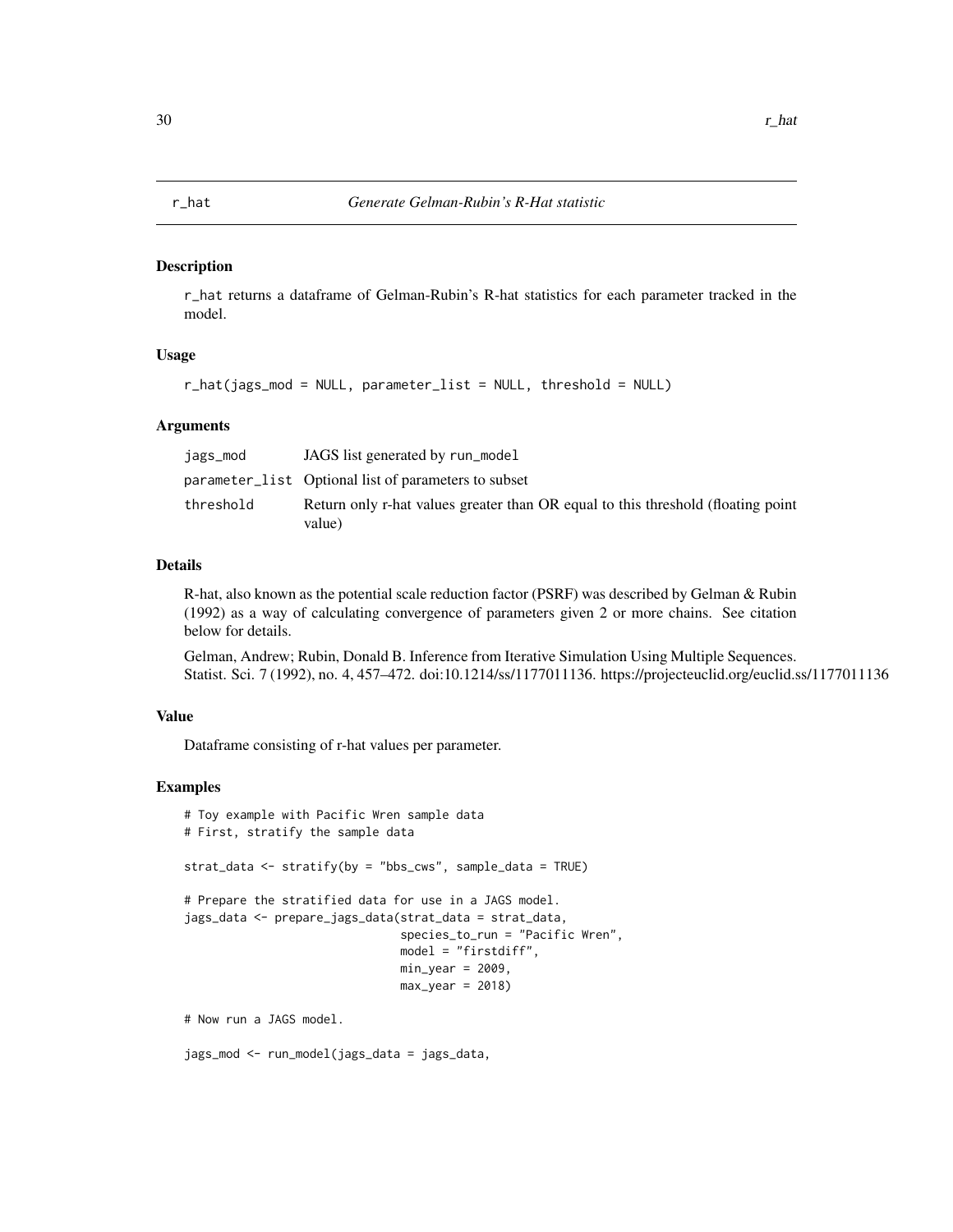```
n\_adapt = 0,
                       n_burnin = 0,
                       n<sub>_iter</sub> = 10,
                       n_{\text{th}}in = 1,
                       parameters_to_track = c("n","strata"))
# Check convergence for all parameters
convergence <- r_hat(jags_mod = jags_mod)
# Check convergence for only subset of parameters
convergence <- r_hat(jags_mod = jags_mod, parameter_list = "strata")
# Only return R Hat values greater than or equal to specified value
convergence \leq r_hat(jags_mod = jags_mod, threshold = 1.1)
```
species\_sample *Sample North American bird species list (Pacific Wren only)*

#### Description

A dataset containing species list of North America. NOTE: This only contains data for Pacific Wren, not the full data set. The full count set is obtained via the function fetch\_bbs\_data. The data is obtained from the United States Geological Survey and is subject to change as new data is added each year. See Details for citation.

#### Usage

species\_sample

#### Format

A data frame with 20 rows and 10 variables:

seq Sequence - USGS use

aou Numerical representation of the species, designated by American Ornithological Union

english Species name in English

order Taxonomic order

family Taxonomic family

genus Taxonomic genus

species Taxonomic species

sp.bbs Same as aou, no leading 0

#### Details

Pardieck, K.L., D.J. Ziolkowski Jr., M. Lutmerding, V. Aponte and M-A.R. Hudson. 2019. North American Breeding Bird Survey Dataset 1966 - 2018, version 2018.0. U.S. Geological Survey, Patuxent Wildlife Research Center. https://doi.org/10.5066/P9HE8XYJ.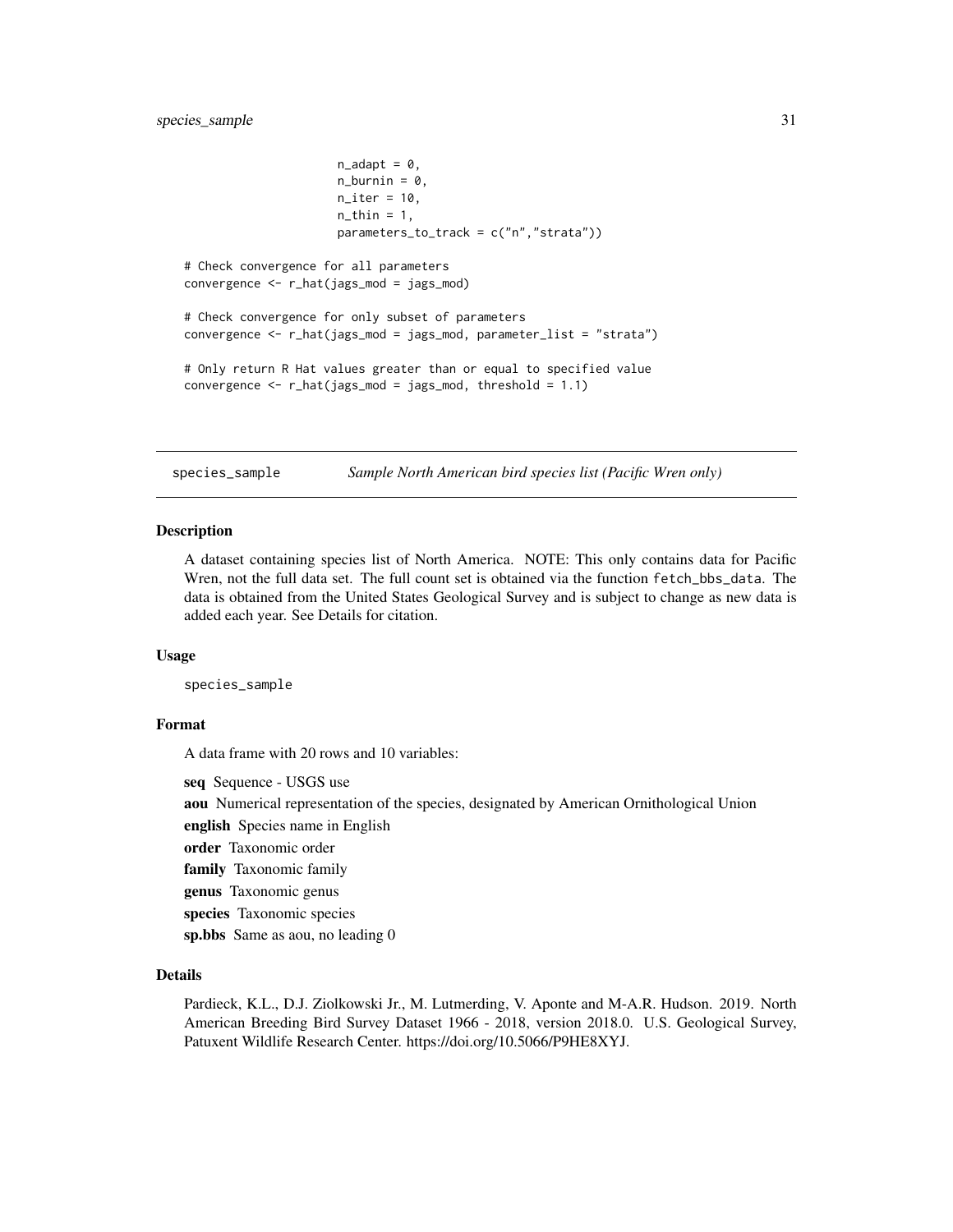Assigns each bird count data point and each route a strata based on its geographic location and the stratification as specified by the user.

#### Usage

```
stratify(
 by = NULL,
  sample_data = FALSE,
 bbs_data = NULL,
  lump_species_forms = TRUE,
  quiet = FALSE,
  stratify_by = NULL
)
```
#### Arguments

| by                 | String argument of stratification type. Options are "state", "bcr", "latlong",<br>"bbs_cws", "bbs_usgs"                                                                                                                                                                                                                                                                                                                                                                                                                                                                                  |  |
|--------------------|------------------------------------------------------------------------------------------------------------------------------------------------------------------------------------------------------------------------------------------------------------------------------------------------------------------------------------------------------------------------------------------------------------------------------------------------------------------------------------------------------------------------------------------------------------------------------------------|--|
| sample_data        | Should just sample data (just Pacific Wren) be used? Defaults to FALSE.                                                                                                                                                                                                                                                                                                                                                                                                                                                                                                                  |  |
| bbs_data           | Raw BBS data saved as a list of 3 data frames. Not necessary if you have already<br>run fetch_bbs_data                                                                                                                                                                                                                                                                                                                                                                                                                                                                                   |  |
| lump_species_forms |                                                                                                                                                                                                                                                                                                                                                                                                                                                                                                                                                                                          |  |
|                    | Logical, default is TRUE, indicating that for species with multiple forms, the<br>"unidentified" form is replaced by the sum of observations for all forms (in-<br>cluding the original unidentified obs). The underlying BBS database includes<br>separate data for each form, and these separate forms are retained with their<br>original names. The original unidentified category for observations that were<br>not specific to a particular form are replaced by the combined observations. If<br>the user wishes to keep the unidentified form separate, this can be set to FALSE |  |
| quiet              | Should progress bars be suppressed?                                                                                                                                                                                                                                                                                                                                                                                                                                                                                                                                                      |  |
| stratify_by        | Deprecated in favour of 'by'                                                                                                                                                                                                                                                                                                                                                                                                                                                                                                                                                             |  |

#### Value

Large list (3 elements) consisting of:

| bird_strat  | Dataframe of stratified bird data                  |
|-------------|----------------------------------------------------|
| route_strat | Dataframe of stratified route data                 |
|             | species_strat Dataframe of stratified species data |
| by          | Argument used for stratification                   |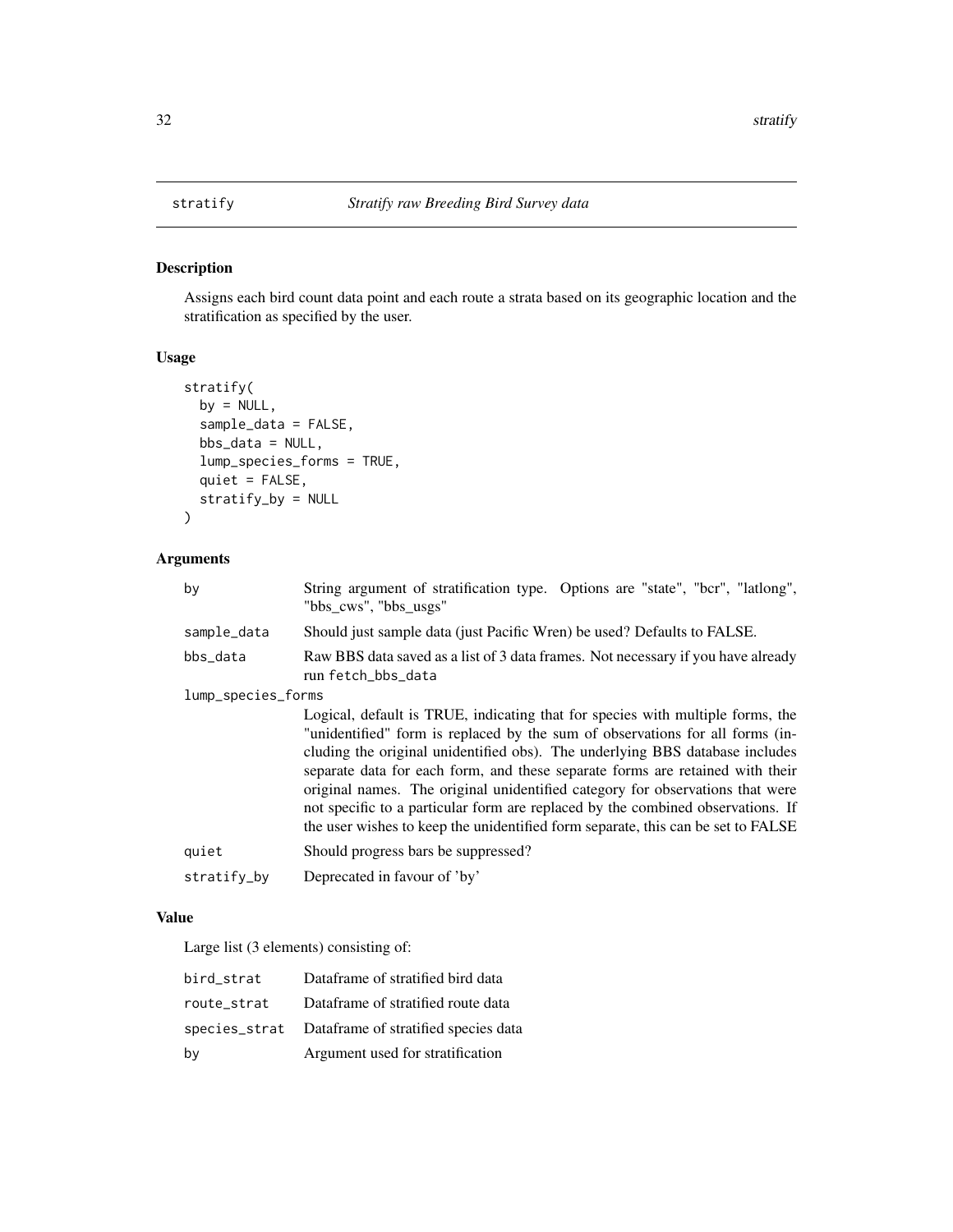#### stratify 33

#### Examples

```
# Toy examples using Pacific Wren sample data
# Stratify by CWS USGS stratifications
data_strat \leq stratify(by = "bbs_usgs", sample_data = TRUE)
# Stratify by Bird Conservation Regions only
data_strat \leq stratify(by = "bcr", sample_data = TRUE)
# Stratify by CWS BBS stratifications
data_strat <- stratify(by = "bbs_cws", sample_data = TRUE)
# Stratify by State/Province/Territory only
data_strat <- stratify(by = "state", sample_data = TRUE)
# Stratify by blocks of 1 degree of latitude X 1 degree of longitude
data_strat <- stratify(by = "latlong", sample_data = TRUE)
# Requires fetch_bbs_data() to have been run (takes about 10 minutes).
# Stratify the entire data set, may take a minute or so
```
data\_strat  $\leq$  stratify(by = "bbs\_cws")